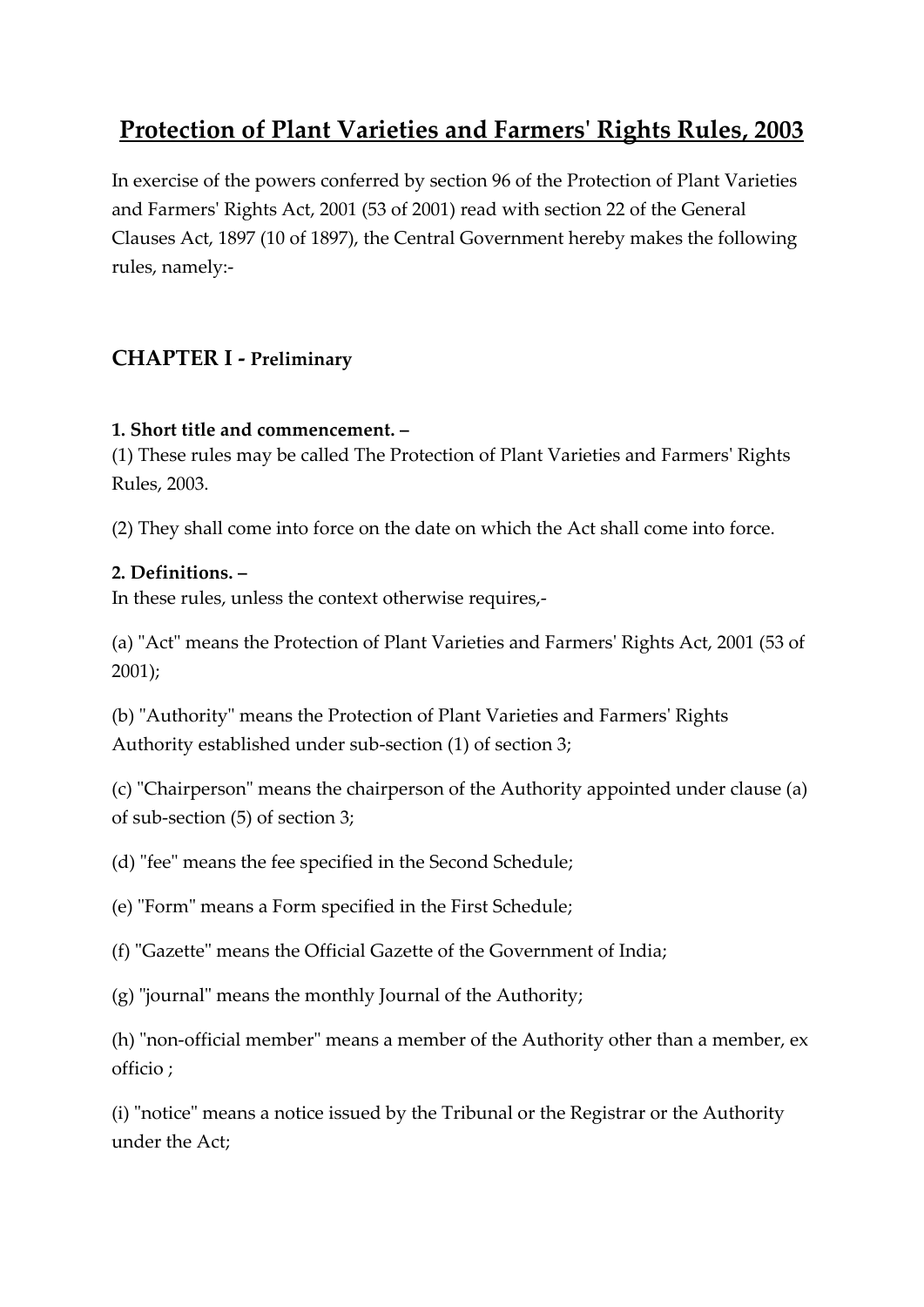(j) "Registrar" means a Registrar of Plant Varieties appointed under sub-section (4) of section 12 and includes the Registrar General of Plant Varieties appointed under sub-section (3) of that section;

(k) "Schedule" means a Schedule annexed to these rules;

(l) "section" means a section of the Act;

(m) "representation" means any written communication addressed to the Authority or the Registrar in any proceeding under the Act;

(n) all other words and expressions used, but not defined in these rules, but defined in the Act, shall have the meanings respectively assigned to them in the Act.

# **3. Details of particulars to be furnished while making an application or representation. –**

(1) Save in case of forms specified by the Authority under the Act, every person making an application or representation under the Act or these rules, shall furnish the particulars in the Forms specified in the First Schedule.

(2) If any application or representation has been filed without furnishing all the particulars as specified in the relevant Forms specified in the First Schedule, the Authority or the Registrar, as the case may be, shall give one month's notice to the applicant or the person, who has filed the application or the representation to file such particulars.

(3) In the event the applicant or the person, who has filed the application or the representation, defaults or fails to rectify the application or the representation, as the case may be, in terms of the notice under sub-rule (2) within one month as allowed, the said application or the representation shall be liable to be rejected without any further notice.

(4) Where no Form is specified for any purpose, the applicant may adopt as nearly as may be a Form specified in the First Schedule with such modifications and variations as may be considered necessary.

### **4. Office of the Authority. –**

(1) The office of the Authority shall, for all proceedings under the Act, be the head office of the Authority at New Delhi or the branch office, as the case may be, within whose territorial limits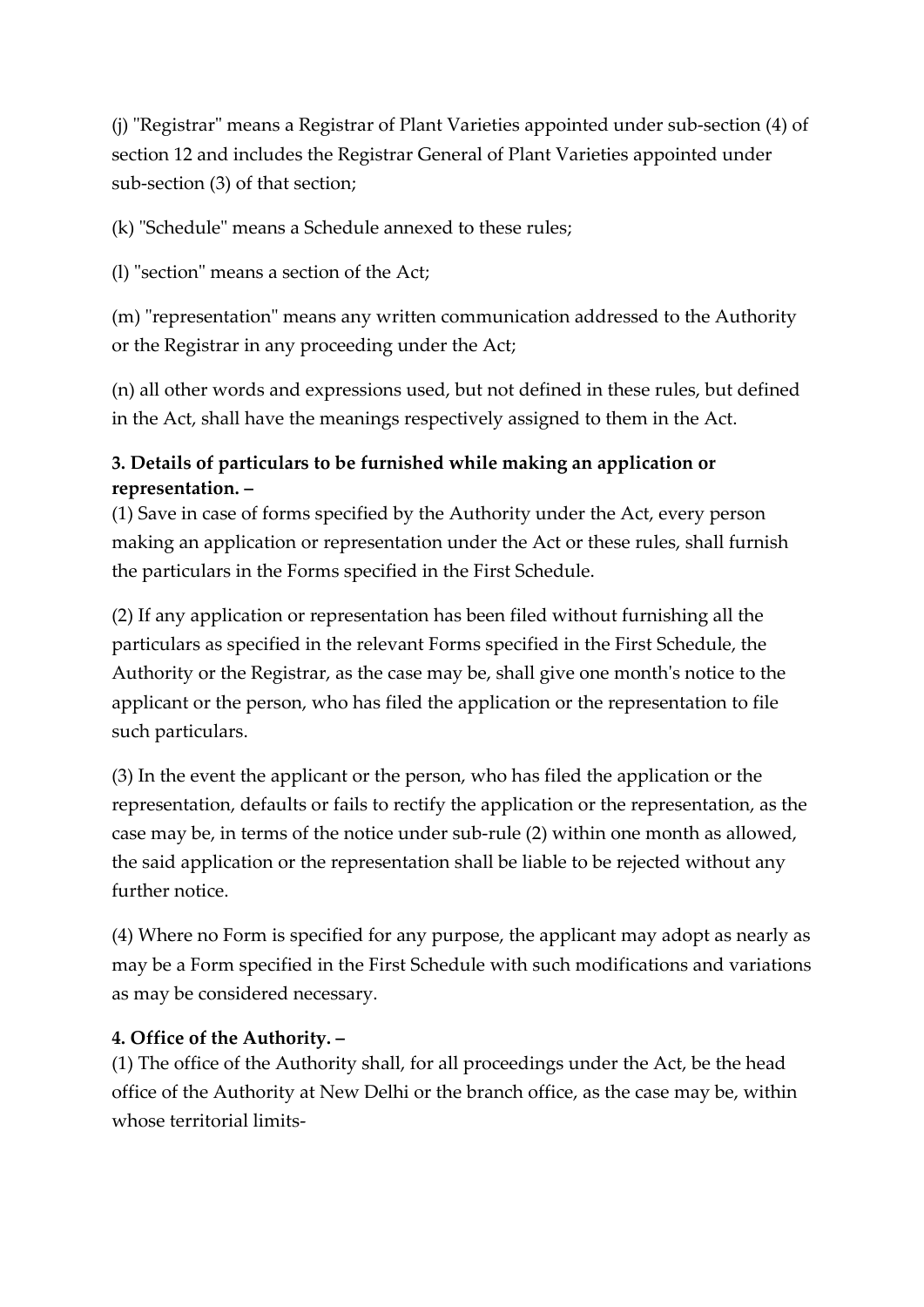(a) the applicant for registration of the plant variety or the farmers' right has his principal place of business or domicile; or

(b) the applicant for registration of the plant variety or the farmers' right, whose name is first mentioned in the application, resides or has his principal place of business or domicile, if the application is made jointly in the names of two or more persons; or

(c) the agent or licensee of the registered breeder has his principal place of business or domicile.

(2) Notwithstanding anything contained in sub-rule (1), until the branch offices are established, the appropriate office for all proceedings under the Act shall be the head office of the Authority at New Delhi.

### **5. Address for service of notices, etc. –**

(1) Every person including the applicant, concerned in any proceeding to which the Act or these rules apply, shall furnish to the Authority or the Registrar the complete address for service in India and that address shall be treated for all purposes connected with such proceedings or the rights granted, as the address of the person or persons in the proceedings.

(2) Unless such an address is given, the Authority or the Registrar shall be under no obligation either to proceed or deal with any proceeding or to send any notice that may be required to be given under the Act or these rules.

#### **6. Procedure regarding application, representation and issue of notices. –**

(1) Every application or representation shall be made in writing, signed by the applicant or the person who has made the representation, and delivered to the Registrar or the Authority at its office.

(2) The names and addresses of the applicants and other persons shall be given in full, together with their nationality and such other particulars, as are necessary for their identification and for sending communications to them.

(3) (a) All applications, representations and documents filed or required to be filed under the Act or the rules shall be filed in triplicate:

Provided that in cases where the Registrar or the Authority requires more than three copies of such applications, representations, or documents, the applicant or the person, who has filed the application or the representation, shall be required to supply as many copies as is specified by the Authority or the Registrar.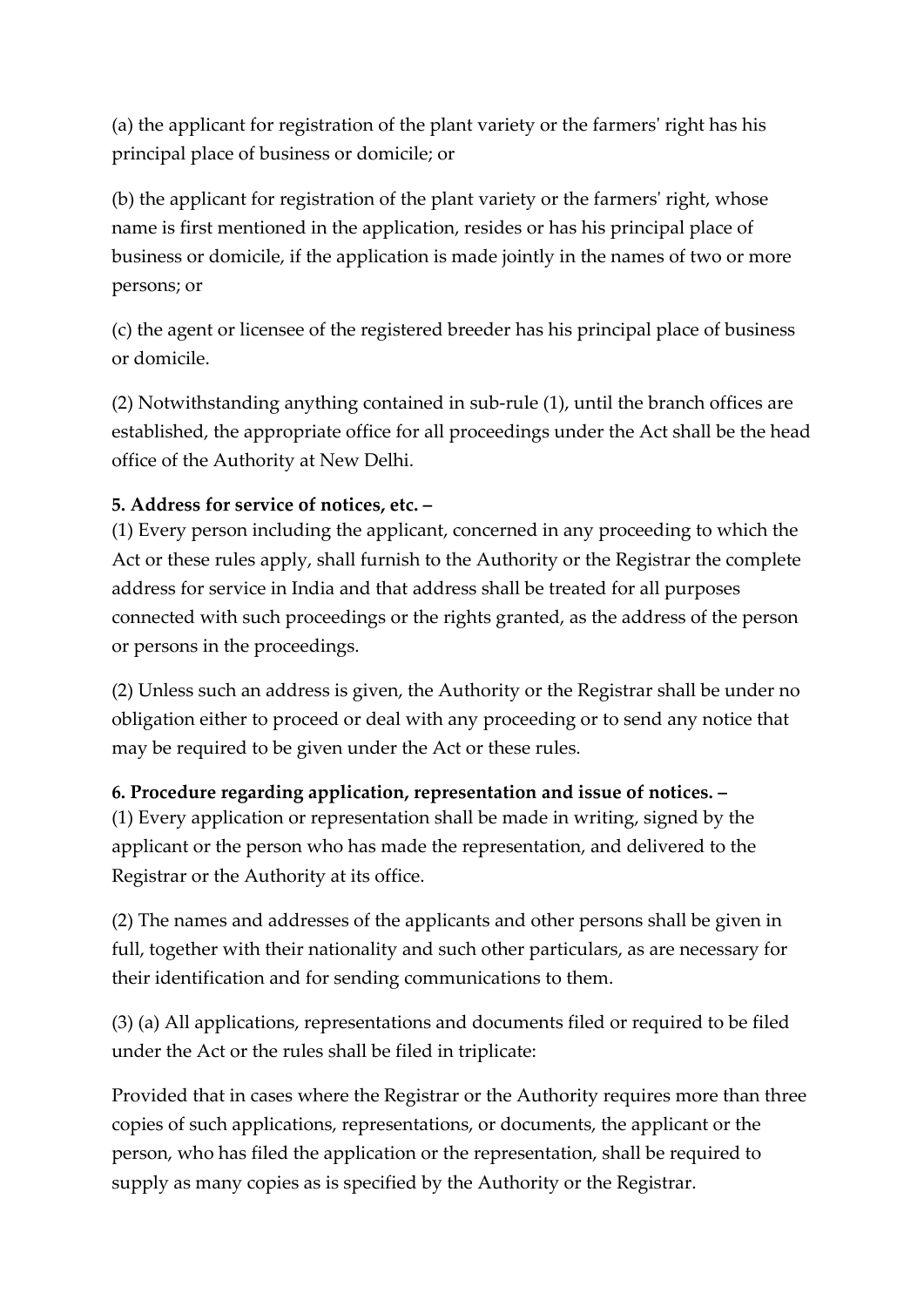(b) In case of failure to furnish the required number of copies within a period of three months, the Registrar or the Authority may reject the application or the representation or may treat the application or representation as withdrawn.

(4) Any application, representation or document required to be sent to or filed with the office of the Authority or the Registrar may be delivered either by hand or by registered letter with acknowledgment due or electronic mail, addressed to the Authority or to the Registrar at their office.

(5) If any application or a representation or document is delivered to the Authority or the Registrar by hand, an acknowledgment receipt shall be issued by the Authority or the Registrar's office with its seal.

(6) In case of delivery by registered post with acknowledgment due or by electronic mail, it shall be presumed to have been filed, or given at the time when the same has been received by the office concerned.

(7) Any written communication addressed to an applicant or the holder of any right under the Act, at his address in the Register of Plant Varieties maintained under the Act or at the address for service furnished under rule 5 in any proceedings under the Act or these rules, at the address appearing on the application or notice of opposition or reply or counter reply or any such representation, shall be presumed to be properly addressed:

Provided that in cases where the receipt of such a representation or application has been delayed beyond the normal period of delivery or transmission, such a delay may be condoned.

(8) All notices and written communications addressed to an applicant or to any holder of right, in any proceeding under the Act or these rules, and all documents forwarded to the applicant or the holder of any right or an opponent shall, except when they are sent by special messenger, be sent by registered post acknowledgment due or by electronic mail.

(9) (a) The acknowledgment receipt issued by the office concerned or the postal certificate receipt shall be the sufficient proof as to the delivery or sending of any document under the Act or these rules.

(b) In case of transmission by electronic mail, the electronic receipt with the recognised digital signature, by the applicant or the person, who has made the representation, shall be the proof of the receipt.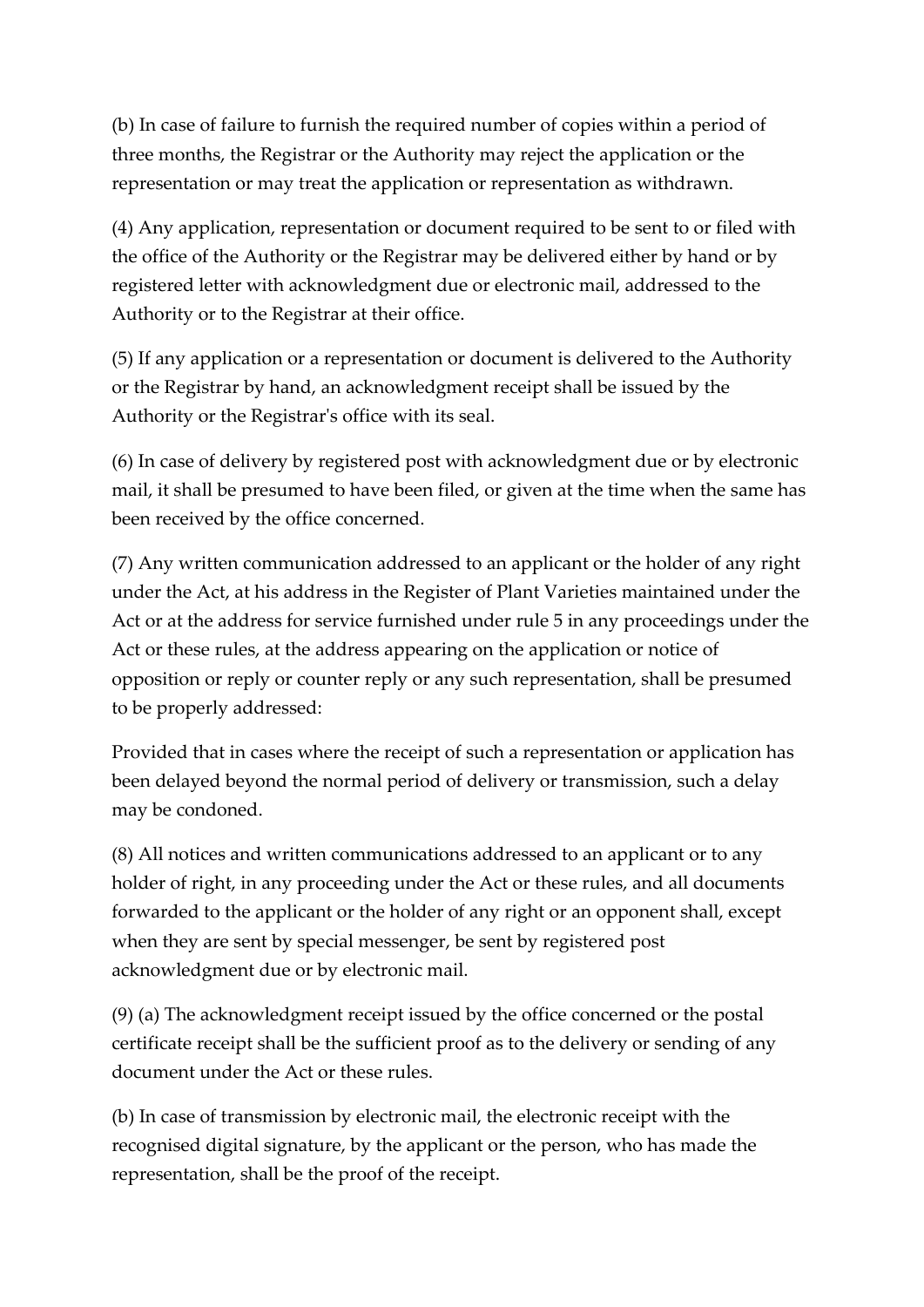### **7. Application not to be admitted in certain cases. –**

No application or representation shall be made to the authority or registrar covering the subject-matter already included in an earlier application made by the same person, and such subsequent application shall not be admitted by the registrar or the authority, as the case may be.

### **8. Fees. –**

(1) The amount of fees payable in respect of the registration of plant varieties and grant of any right under the Act or any application or any document to be filed under the Act or the rules made thereunder shall be as per the rates specified in the Second Schedule.

(2) (a) The fees payable may either be paid in cash or may be sent by money order or postal order or bank draft or cheque payable to the Authority or the Registrar, as the case may be, at their respective offices, drawn on a scheduled bank at the place where the office is situated.

Explanation. - For the purposes of these rules, "scheduled bank" means a bank included in the Second Schedule to the Reserve Bank of India Act, 1934 (2 of 1934).

(b) Any cheque or draft (not including the fees in cash) on which the value specified therein cannot be collected in cash within the time allowed for the payment of the fees, shall be accepted at the discretion of the Registrar.

(c) The stamps shall not be received in the payment of any fees payable under these rules.

(d) Where a fee is payable in respect of the filing of a document or application or representation, the date on which the entire fee is paid shall be the date of filing of the document or the representation.

(3) Where any test is required to be conducted under any of these rules, the applicant or the concerned person shall be required to pay the requisite fee specified in the Second Schedule.

(4) Any application or representation or document shall be liable to be rejected on account of non-payment of fees and no test shall be conducted unless and until the parties interested deposit the required amount of fees as specified in the Second Schedule.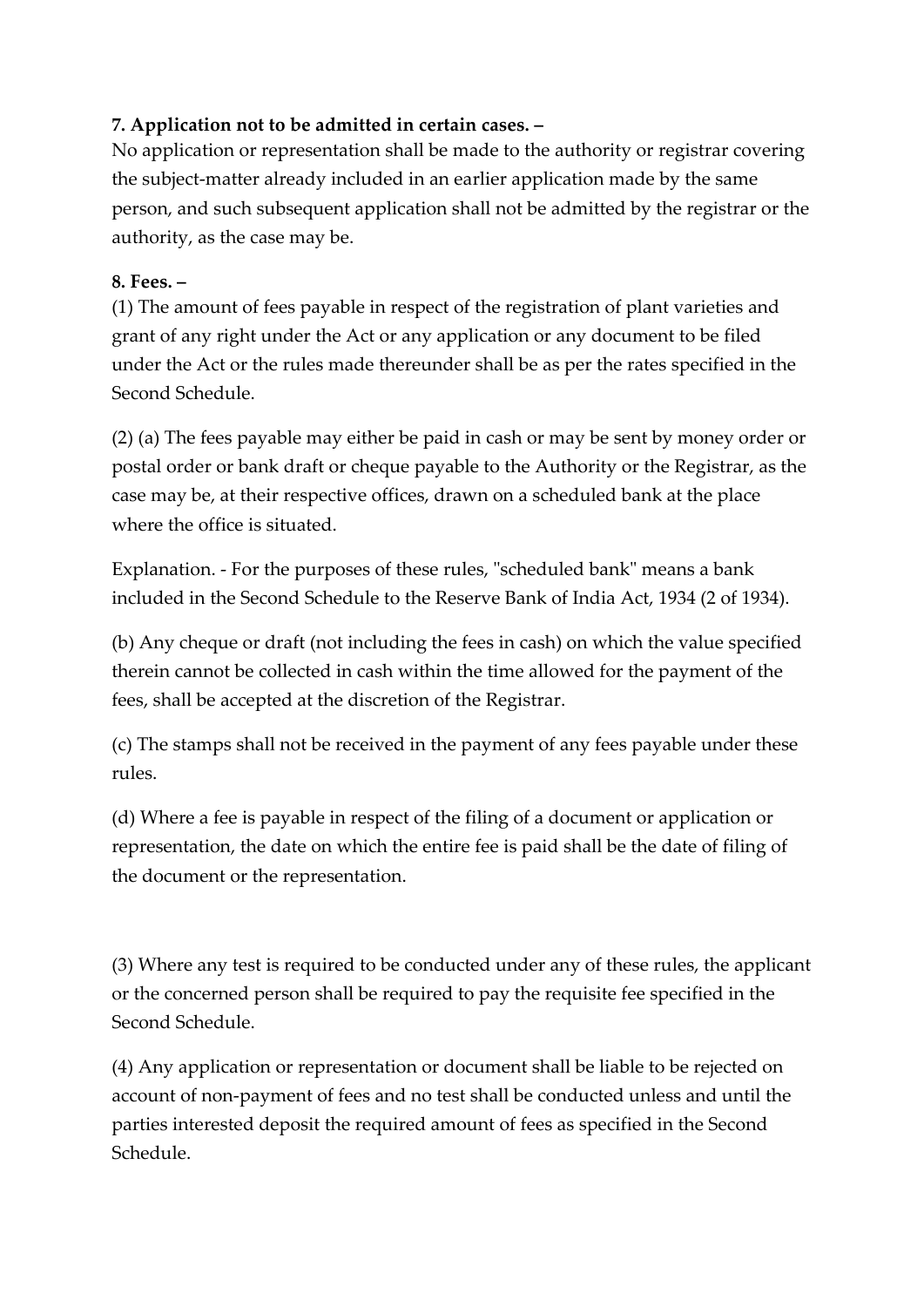#### **9. Size, etc., of documents. –**

All documents and copies of documents, except affidavits and drawings, sent to or left at the office of the Authority or otherwise furnished to the Registrar shall be written, typewritten, lithographed, or printed (either in the Hindi or in the English language unless otherwise directed or allowed by the Authority or the Registrar-General) in large and legible characters with deep indelible ink with lines widely spaced upon one side only of strong white paper of a size of approximately 33.00 centimetres by 20.50 centimetres (13 inches by 8 inches) or 29.7 centimetres by 21 centimetres (113/4 inches by 81/4 inches) with a margin of at least four centimetres (one and a half inches) on the left hand part thereof.

#### **10. Affidavits. –**

The affidavits required to be filed under these rules shall be dated and signed at the foot and shall contain a statement that the facts and matters stated therein are true to the best of the knowledge, information and belief of the person making the affidavit.

### **CHAPTER II - Plant Varieties And Farmers' Rights Protection Authority**

#### **11. Manner of Selection and Appointment of the Chairperson . –**

(1) The Chairperson shall be appointed by the Central Government on the basis of a of names recommended by a Search Committee consisting of the following, namely:-

(i) An eminent scientist or an expert, having special knowledge and Professional experience in respect of the law relating to protection of plant varieties and plant varietal research or plant breeding, to be nominated by the Central Government in the Ministry of Agriculture - Chairman;

(ii) Secretary to the Government of India, Department of Agriculture and Cooperation - Member;

(iii) Secretary to the Government of India, Department of Agriculture Research and Education - Member;

(iv) Secretary to the Government of India, Department of Biotechnology - Member.

(2) The Department of Agriculture and Cooperation of the Central Government shall act as the nodal department for the selection and appointment of the Chairperson.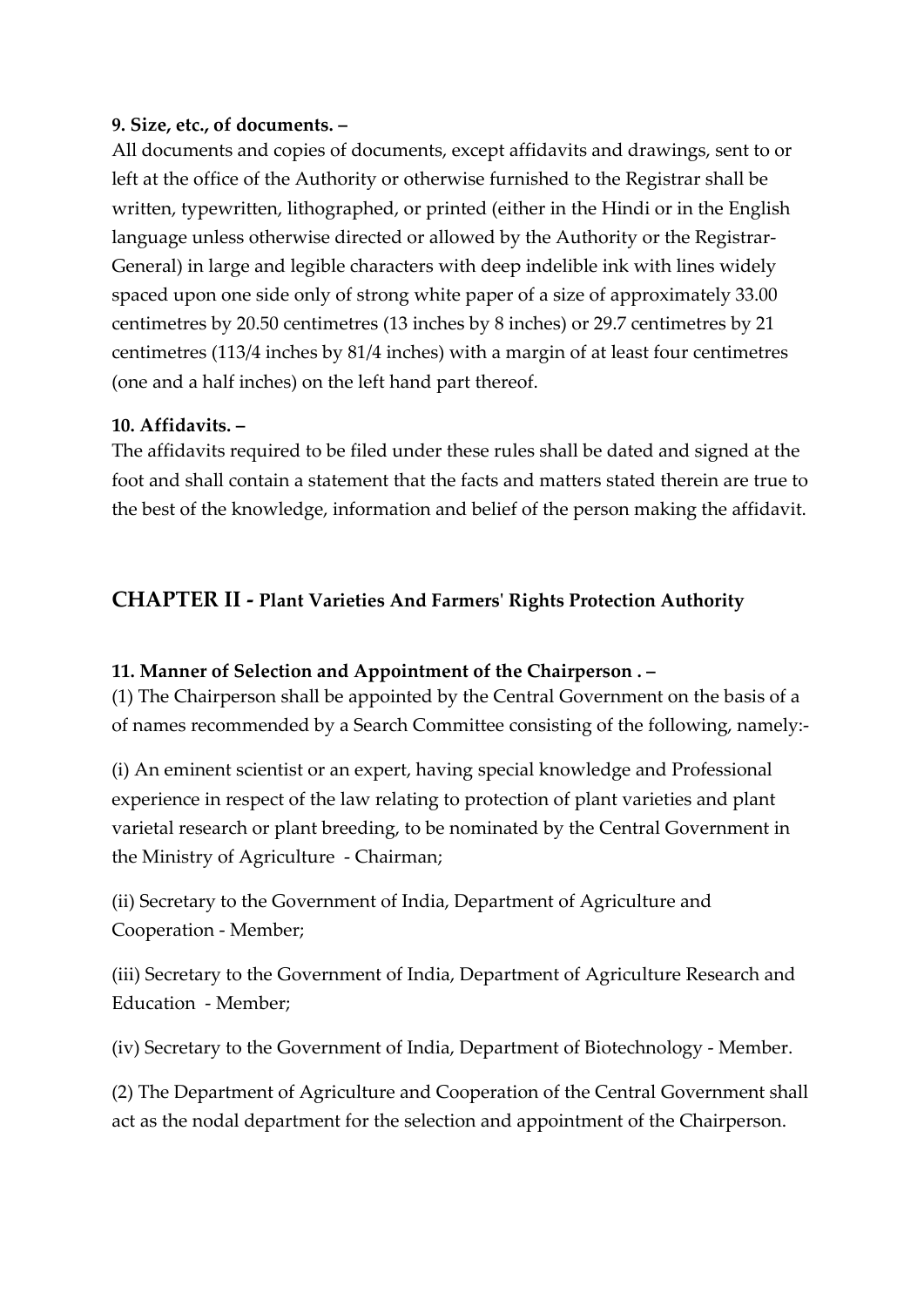(3) The Chairperson shall be of the rank of the Secretary to the Government of India and the appointment as Chairperson shall either be on deputation or on contract basis.

(4) If the Selection Committee constituted under sub-rule (1), recommends any person who is not a government servant but fulfils qualifications given in clause (a) of sub-section (5) of section 3, such appointment may be made on contract basis

### **12. Term of office of the Chairperson. –**

The Chairperson shall hold office for a term of five years or up to the age of sixtyfive years, whichever is earlier, and shall be eligible for re-appointment:

Provided that no Chairperson shall hold office for a total period exceeding ten years, or after he has attained the age of sixty-five years, whichever is earlier.

### **13. Salary, allowances, conditions of service, leave, pension, provident fund, etc., of the Chairperson. –**

The Chairperson shall be entitled to such salary, allowances, leave, pension, provident fund and other perquisites as are admissible to a Secretary to the Government of India.

### **14. Resignation or removal of the Chairperson from office in certain cases. –**

(1) The Chairperson may resign from his office by giving notice in writing to the Central Government.

(2) The Central Government shall remove the Chairperson from office if he,-

(a) is or at any time has been, adjudicated as an insolvent;

(b) has been convicted of an offence which, in the opinion of the Central Government, involves moral turpitude;

(c) has become physically or mentally incapable of acting as the Chairperson;

(d) has failed in discharging the duties and responsibilities under the Act and the rules made thereunder;

(e) has acquired such financial or other interest as is likely to affect prejudicially his function as the Chairperson;

(f) has, in the opinion of the Central Government, so abused his position as to render his continuation in office detrimental to the public interest;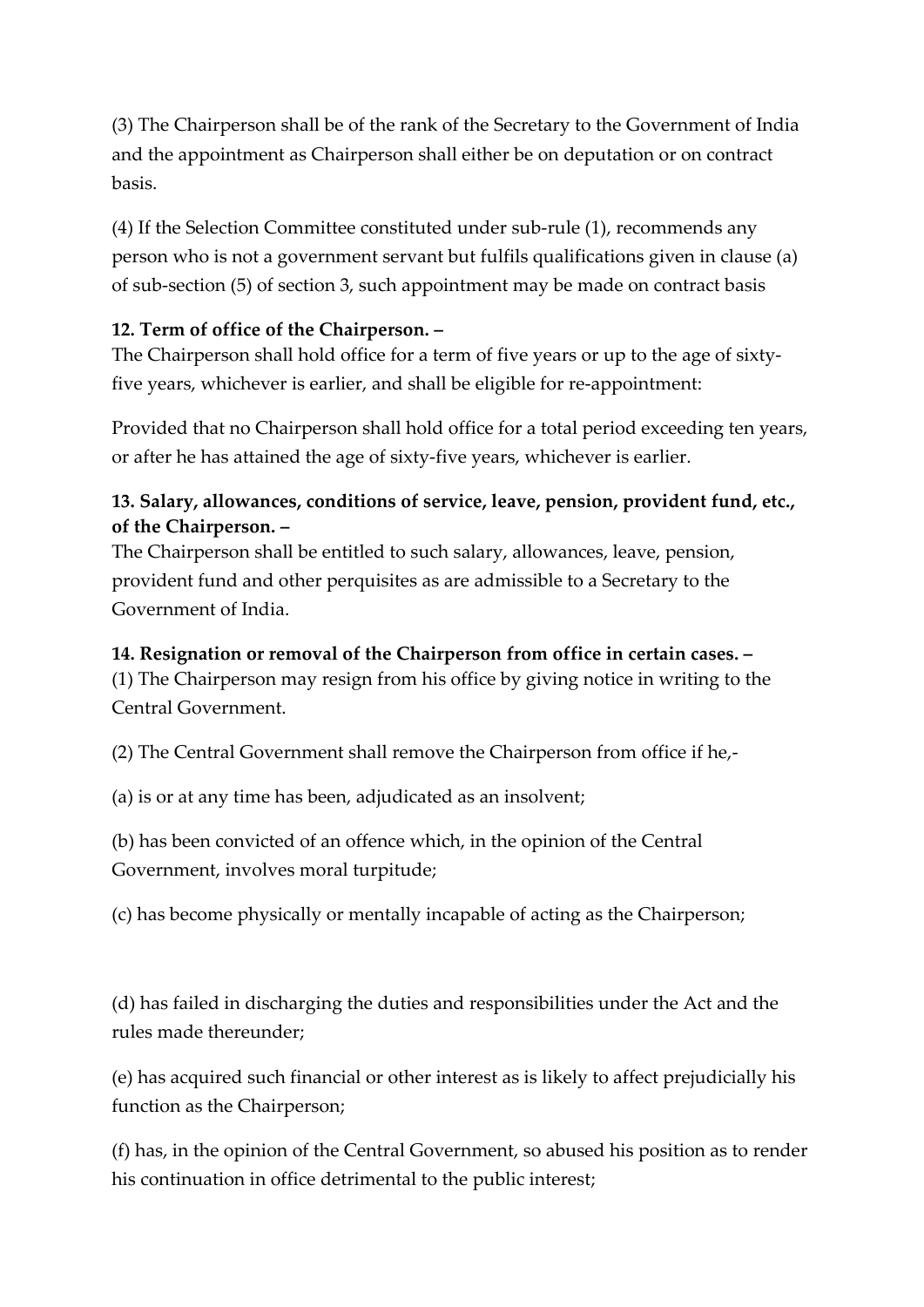(g) any other substantiated ground which is unbecoming of a public servant under the Government of India:

Provided that the chairperson shall not be removed under this sub-rule unless he has been given a reasonable opportunity of being heard in the matter.

### **15. Term and allowances of non-official members. –**

(1) Every non-official member of the Authority shall hold office for a period of three years from the date of his appointment.

(2) The Central Government shall appoint new non-official member of the Authority within six months of the expiration of the term of the non-official member.

(3) A non-official member shall be entitled to sitting allowance and travelling expenses, at such rate as may be fixed by the Central Government from time to time in this regard.

### **16. Proceedings of the Authority. –**

(1) The Authority shall meet at least twice in a year at the headquarters of the Authority or at such place as may be decided by the Chairperson.

(2) The Chairperson shall, upon a written request of not less than five members of the Authority or upon a direction of the Central Government, call a special meeting of the Authority.

(3) At least fifteen days' notice of an ordinary meeting and three days' notice of a special meeting specifying the purpose, the time and the place at which such meeting is to be held, shall be given to the members.

(4) Every meeting shall be presided over by the Chairperson and in his absence, by a Presiding Officer to be chosen by the members present from amongst themselves.

(5) The decision of the Authority shall be taken by a majority of the votes of the members present and voting and in the event of equality of votes, the Chairperson or in his absence, the member presiding over the meeting shall have a second or casting vote.

(6) Every member shall have one vote.

(7) The quorum for the meeting of the Authority shall be five [excluding Chairperson and Registrar - General].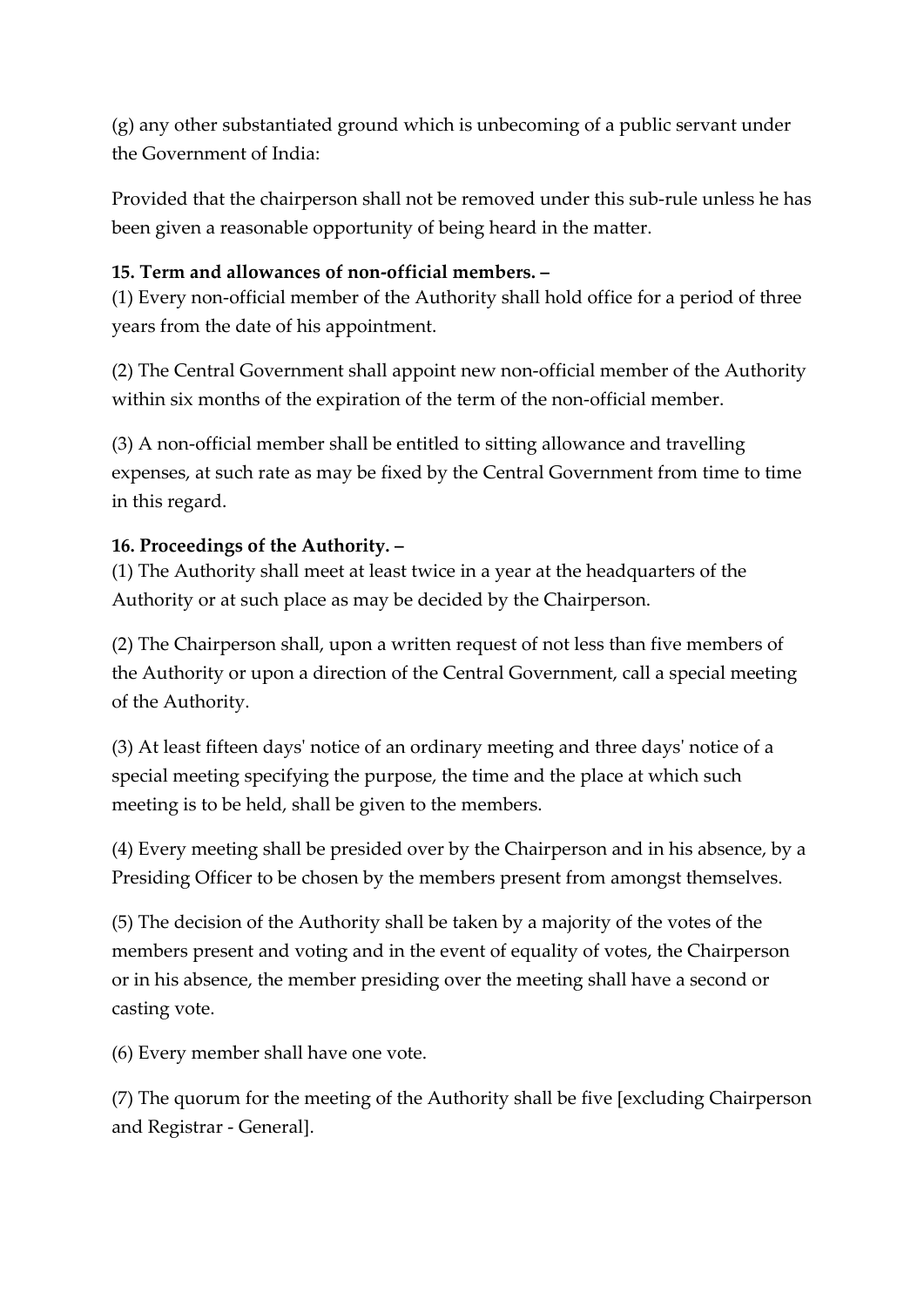(8) No member shall be entitled to bring forward for the consideration of a meeting any matter of which he has not given ten days' notice to the Member-Secretary unless the Chairperson, in his discretion, permits him to do so.

(9) The notice of the meeting may be given to the members by delivering the same by messenger or sending it by registered post to his last known place of residence or business or in such other manner as the Chairperson or the Member-Secretary may, in the circumstances of the case, think fit.

### **17. Chairman and proceedings of the Standing Committee. –**

(1) The Chairperson shall select a member of the Standing Committee appointed by him under sub-section (7) of section 3 from amongst the members of that Committee to preside over its meeting.

(2) In the absence of the member selected under sub-rule (1), the meeting of the Standing Committee shall be presided over by the member who shall be elected by the members present at meeting from amongst themselves.

(3) The decision in the meeting of the Standing Committee shall be taken by a majority of the members present and voting and in the event of equality of votes, the member selected under sub-rule (1) or in his absence, the member presiding over the meeting shall have a second or casting vote.

(4) Every member shall have one vote.

(5) The quorum for the meeting of the Standing Committee shall be three.

(6) The convener of the Standing Committee may, in consultation with the Authority, determine the venue of its meetings any where in India; and serve notice of such meeting to all members at least fifteen days in advance.

### **18. Appointment of Expert Committee by the Authority. –**

(1) The Authority may appoint such experts or consultants as it considers necessary to seek guidance and assistance in technical areas demanding specialized advisory inputs, to enable the Authority for efficient discharge of its duties and functions.

(2) The Authority may appoint such other committees as may be necessary for the efficient discharge of its duties and functions.

(3) The Authority may, in consultation with the Central Government, fix the quantum of remuneration, payable to the experts and consultants.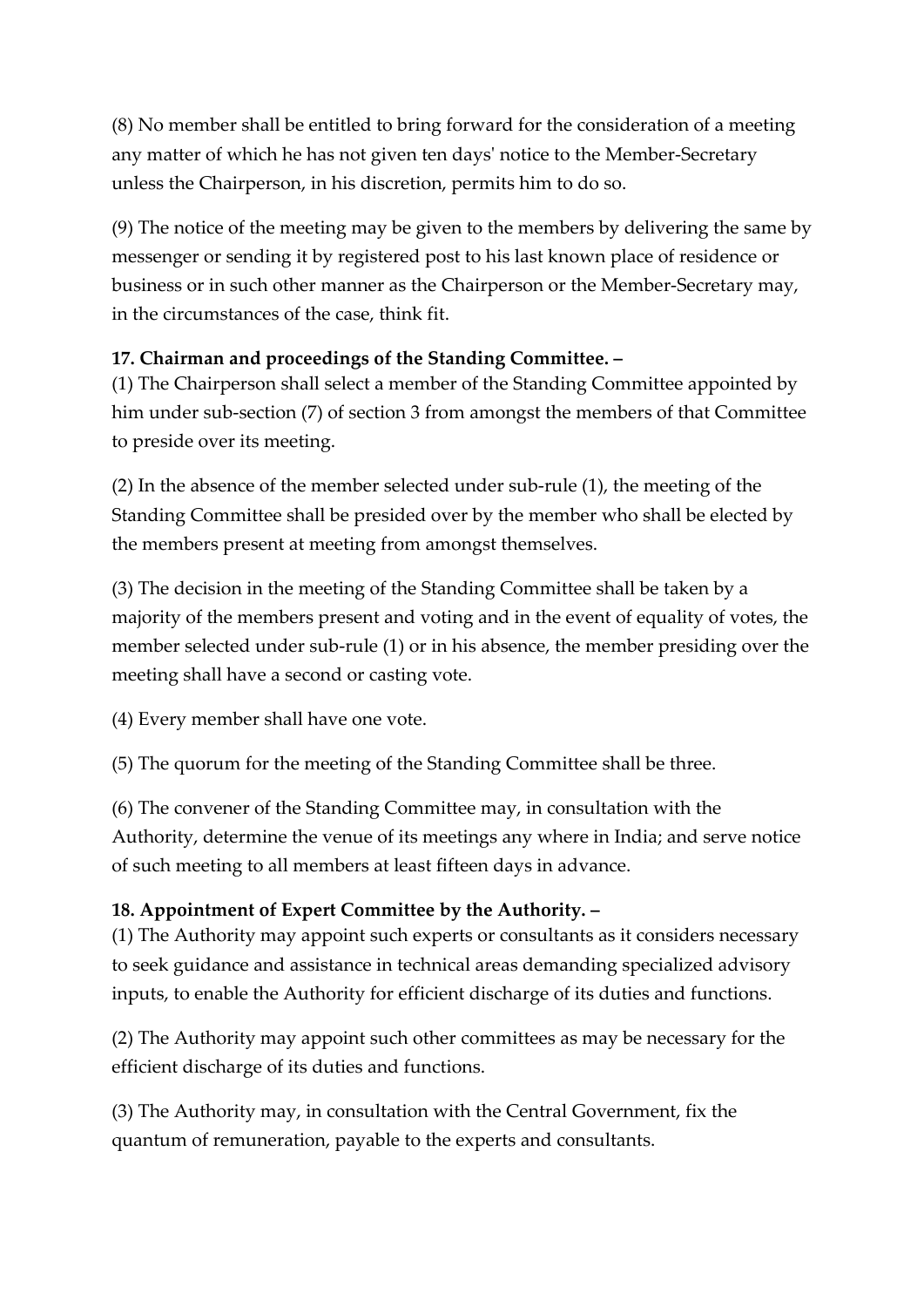### **19. Salary, allowances and conditions of service of the RegistrarGeneral**

l) The Registrar-General shall be an official equivalent to the rank of the Additional Secretary to the Government of India and he shall be appointed by the Authority on deputation or transfer or on contract basis.

(2) The Registrar-General shall be governed by the Central Government rules in respect of his salary and other allowances including pension, leave, travelling and daily allowances as are admissible to an Additional Secretary to the Government of India.

(3) The Registrar-General shall be a person having proven managerial, or legal or Intellectual Property Rights or agricultural development experience.

(4) The term of office of the Registrar-General shall be for a period of five years or until he attains the age of sixty years, whichever is earlier:

Provided that no candidate who may not have at lea8t two years tenure in the office shall be appointed as Registrar-General.

(5) A person on completion of one term as Registrar-General shall be eligible for a second term of three years or until he attains the age of sixty years, whichever is earlier.

# **20. The method of appointment of officers and other employees of the Authority. -** (1) The Authority may make recruitment and appointment to the posts of officers specified in the Fourth Schedule.

(2) The Authority shall after advertising the posts in the Employment News and at least one national daily recruit officers and other employees of the Authority.

(3) Notwithstanding anything contained in sub-rule (1), the Authority may also appoint such other officers and employees as may be required by it on transfer on deputation or on contract basis with prior approval of the Central Government.

(4) The salary, allowances and other conditions of service of the officers and employees of the Authority shall be the same as applicable to Central Government servants of equivalent rank.

(5) If any question on the service conditions of any officer or employee of the Authority arises, it shall be decided by the Central Government.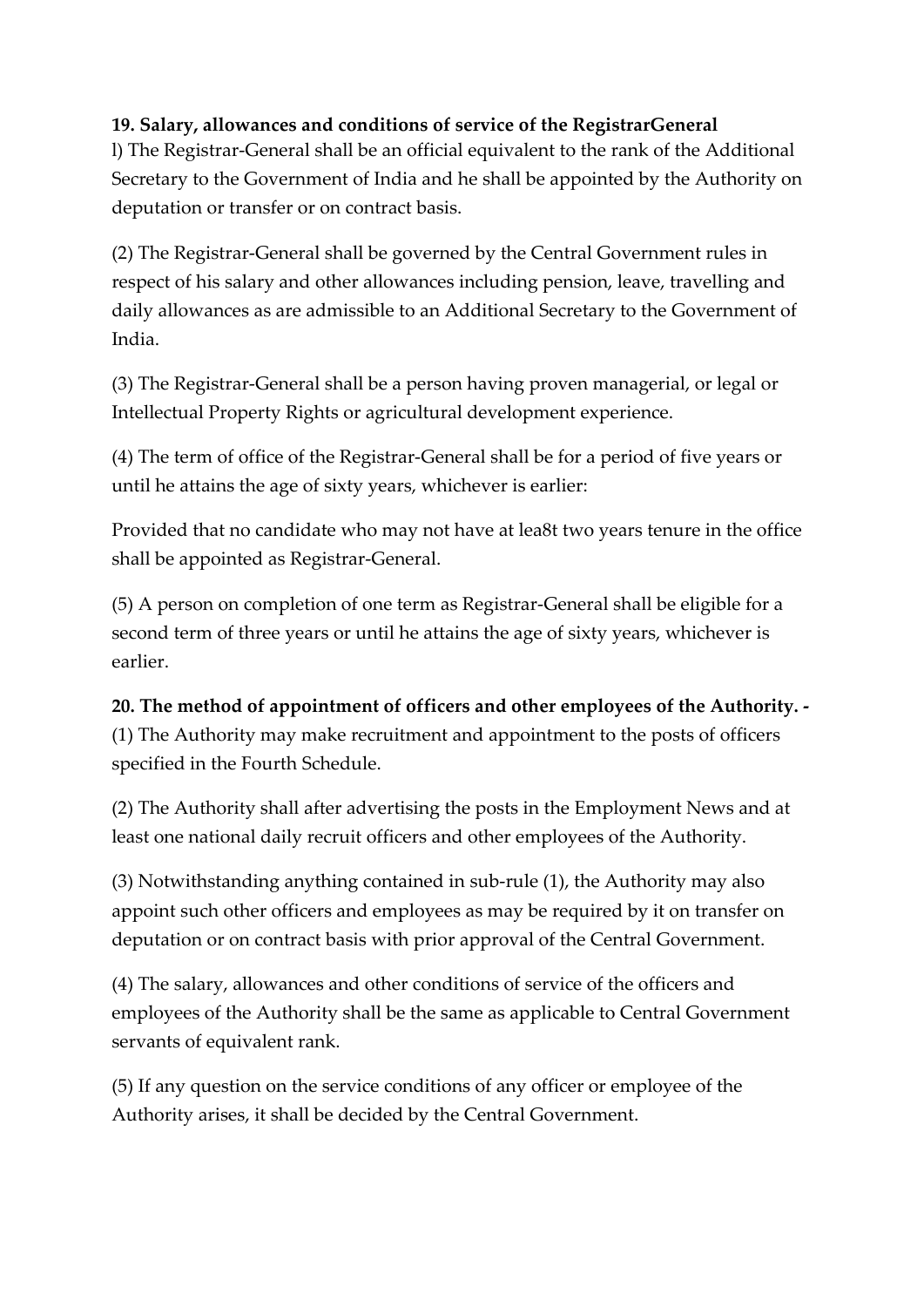### **20A. Salary, allowances and conditions of service of Legal Adviser. –**

(1) The Legal Adviser shall be an official equivalent to the rank of the Under Secretary to the Government of India and shall be governed by the Central Government rules in respect of his salary and other allowances including pension, leave, travelling and daily allowances as are admissible to the Under Secretary to the Government of India.

(2) The Legal Advisor shall be appointed by the Authority on direct recruitment failing which by deputation, as under: -

(a) for appointment on direct recruitment, a person shall -

(i) be not more than forty years of age at the time of making application; and

(ii) possess the following educational qualifications, namely: -

Essential:

(A) Bachelor degree in Law from a recognized University or Institute;

(B) enrolled as an Advocate with Bar Council;

(C) practiced as an advocate for atleast five years and having experience of handling cases, including intellectual property rights, legal documentation, drafting and notarization.

Desirable: Bachelor's degree in Science or Agricultural Science followed by a degree in Law from a recognised University.

Note: The crucial date for determining the age-limit shall be the last date for receipt of applications.

(b) for appointment on deputation (including short-term contract), a person shall be an officer under the Central Government or a State Government or Union territory Administration or a University or recognized research institution or statutory organization or an autonomous body or public sector undertaking -

(i) holding analogous post on regular basis in the parent cadre or department; or

(ii) five years' service in the grade rendered after appointment thereto on a regular basis in posts in level-10 (Rs. 56,100-1,77,500) in the pay matrix; or

(iii) eight years' service in grade rendered after appointment thereto on a regular basis in posts in level-9 (Rs. 53,100- 1,67,800) in the pay matrix.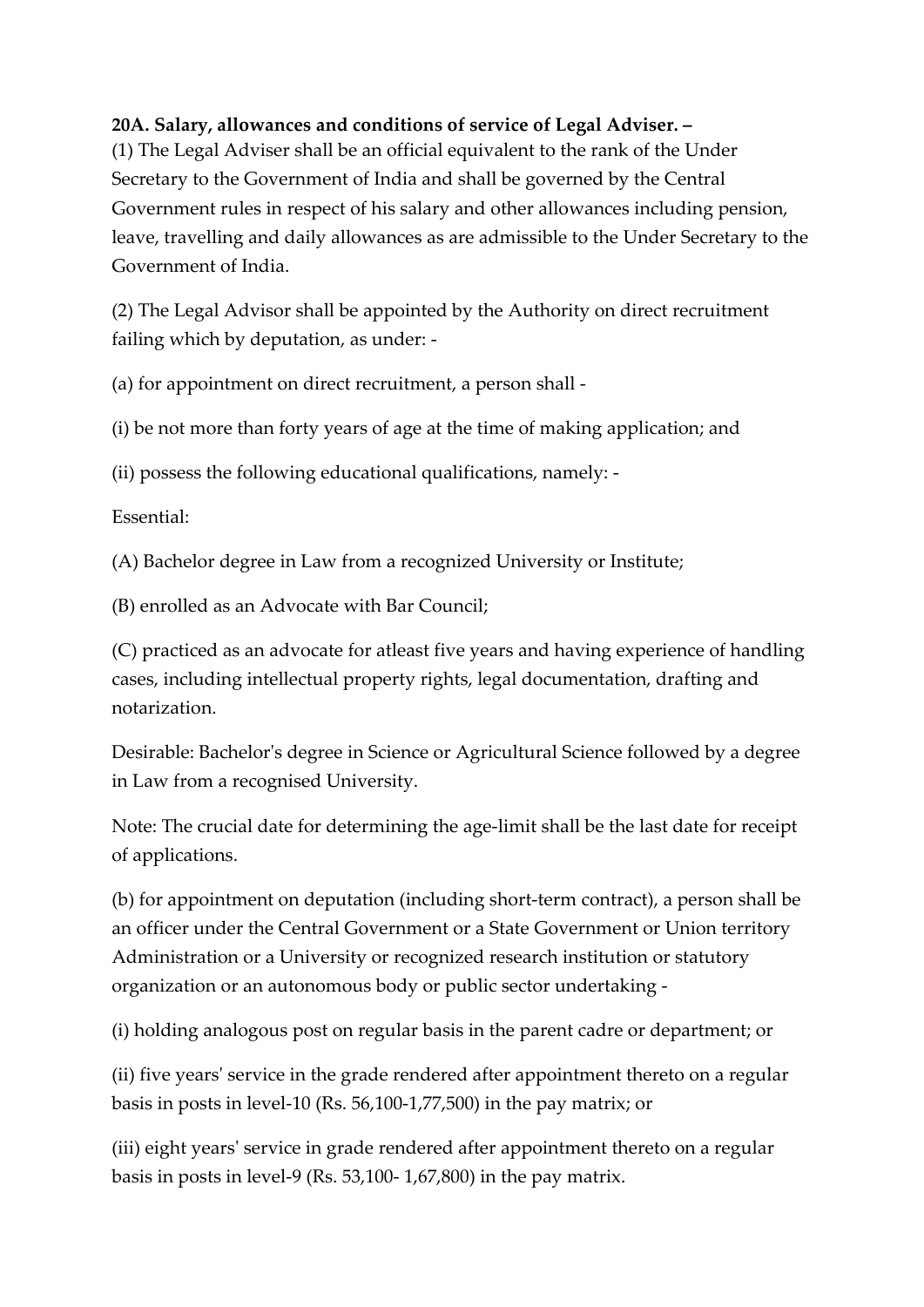Note 1: Period of deputation (including short-term contract) in another ex-cadre posts held immediately preceding this appointment in the same or some other organisation or department of the Central Government shall ordinarily not exceed five years.

Note 2: The maximum age-limit for appointment by deputation (including shortterm contract) shall not exceed fifty six years on the closing date of receipt of application

### **21. Powers and duties of the Chairperson. –**

(1) In addition to the duties specified in the Act, the Chairperson shall have powers of general superintendence and directions in the conduct and management of the affairs of the Authority, to enable the Authority in effectively discharging its duties and overseeing the compliance of the provisions of the Act, and the rules and regulations made thereunder.

(2) The Chairperson shall also discharge such other duties and functions as the Authority may by general or special order in writing delegate to him or the Central Government may authorise him to discharge from time to time.

(3) The Chairperson shall convene, preside over and conduct the meetings of the Authority and be responsible for carrying out all decisions taken by the Authority.

(4) The Chairperson shall guide and facilitate the development of new plant varieties by protecting the rights of the breeders, researchers, farmers, and community of farmers as provided under the Act.

(5) The Chairperson shall facilitate and act on his satisfaction for compulsory licensing of registered plant varieties and advise the Central and the State Governments on the restriction of public use of any such registered plant varieties which may invite action under sub-rule (4).

# **22. General functions of the Authority. –**

(1) The Authority shall advice the Central Government in relation to the provisions contained in the sub-section (2) of section 29 for specifying and notifying the genera and species for the purposes of registration of new plant varieties other than extant varieties and farmers' varieties.

(2) The Authority shall register extant varieties under clause (a) of sub-section (2) of section 8 of section 8 of such genera or species and within such period as may be determined by it with suitable test criteria to conform distinctiveness, uniformity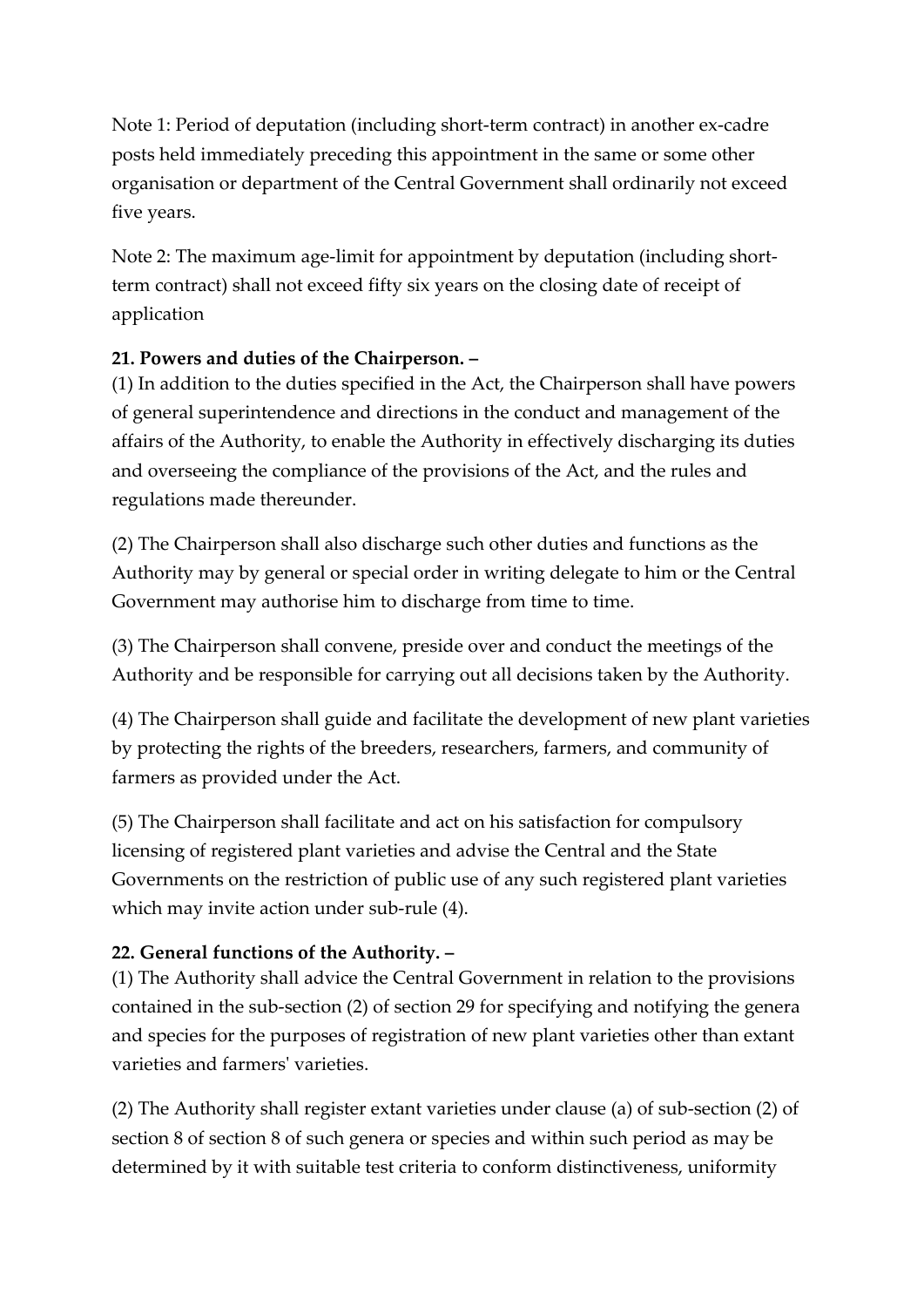and stability (hereinafter referred to as DUS) of such genera or species shall be specified in the Plant variety Journal of India.

(2A) The Authority shall register extant varieties (other than farmers variety), if at the date of filing of the application for registration, such variety has not been sold or otherwise disposed of for the purposes of exploitation of such variety for a period of eighteen years in case of trees and vines and fifteen years in other cases.

(3) The Authority shall develop DUS test and other test criteria and conduct such tests for characterization of each variety of crop species notified by the Central Government.

(4) The Authority shall compile and maintain a database on all varieties of common knowledge including all registered extant and farmers' varieties and such varieties being cultivated outside India for each crop species prior to grant for registration for new varieties belonging to such species.

(5) The Authority shall be entitled to call for and procure the details of any crop variety under use in the country for the purpose of bringing the same into its database.

(6) Any public or private institution, community or individual involved in the production and use of seed of such varieties shall be required to provide full information on its characteristics or and a true sample of seed of such variety.

(7) The Authority shall keep a record of the production and sale of seed of all registered varieties.

(8) It shall be necessary for all breeders of registered varieties to supply certified figures on annual seed production and sales to the Authority within a period not exceeding three months from the completion of such reporting period.

(9) The Authority, if required shall also be entitled to call for such figures specifically relating to any region of the country.

#### **22A. Order as to costs. –**

The Authority or the Registrar may make such orders as to costs as enumerated under the Fifth Schedule and as considered reasonable having regard to all the circumstances of the case: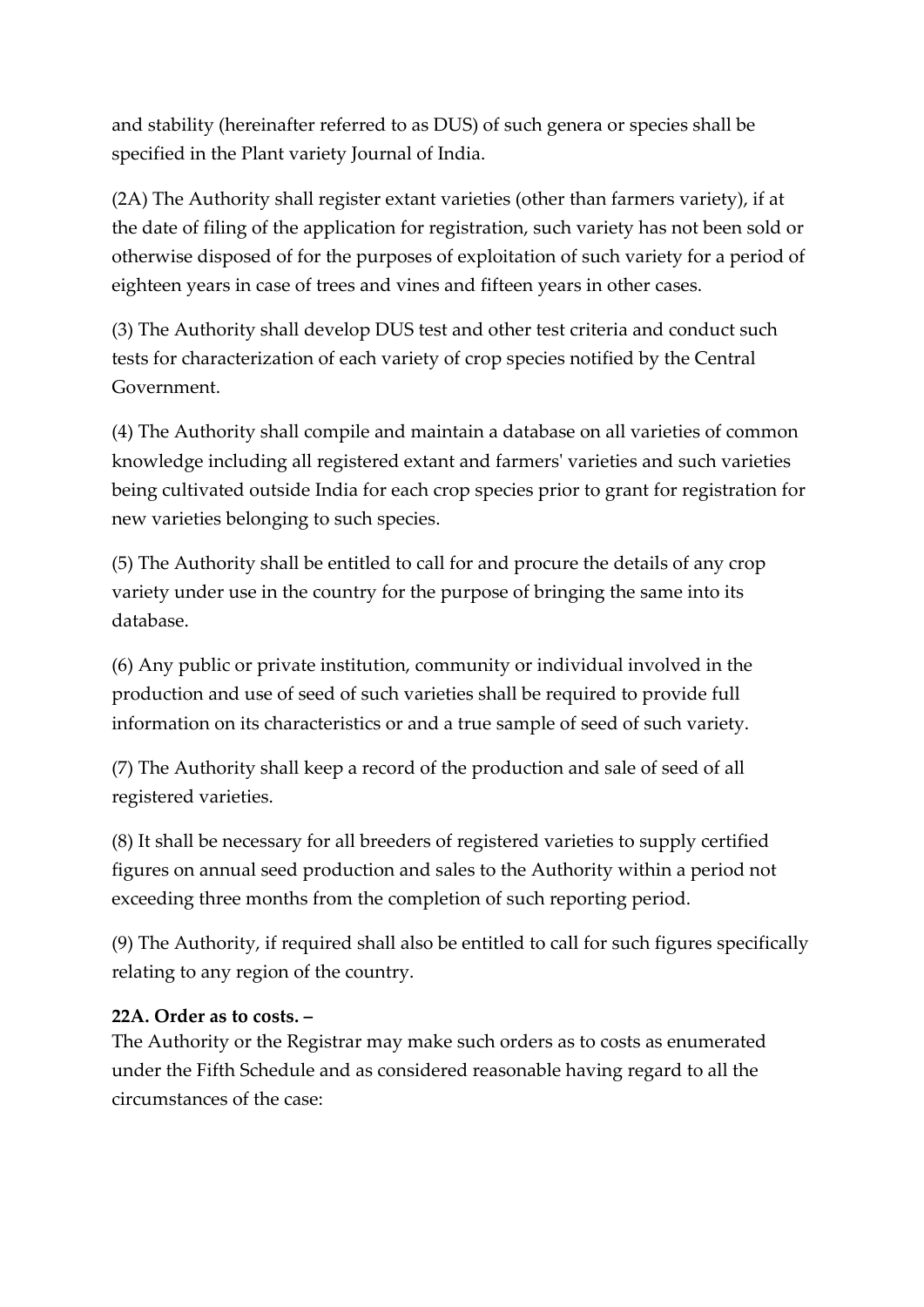Provided that the Authority or Registrar may, in its or his discretion award compensatory costs in any proceeding before it, which in its or his opinion is false or vexatious.

### **22B. Costs in uncontested opposition cases. –**

Where any opposition duly instituted under the rules is not contested by the applicant, the Registrar in deciding whether costs should be awarded to the opponent shall consider whether the proceeding might have been avoided if reasonable notice had been given by the opponent to the applicant before the notice of opposition was filed.

### **22C. Exception to rule 22B. –**

Notwithstanding anything in rule 22B, costs in respect of fees specified in Second Schedule and of all stamps used on and affixed to affidavits used in the proceedings shall follow the event.

### **23. Matters to be included in the National Register of Plant Varieties. –**

The National Register of Plant Varieties shall contain the following particulars of each registered variety, namely:-

- (1) Registration Number;
- (2) Nationality of Breeder(s);
- (3) Denomination as granted;
- (4) Date of Grant of Registration;
- (5) Date on which application was received;
- (6) Provisional number given to the application;
- (7) Date of Gazette notification;
- (8) Grouping of the plant variety (new, extant or farmers);

(9) Classification of the variety (typical variety, hybrid variety or essentially derived variety);

(10) Denomination of variety, Common Crop name to which the variety belongs, Taxonomical Lineage of the Crop in Botanical names;

(11) Key Passport data of the variety;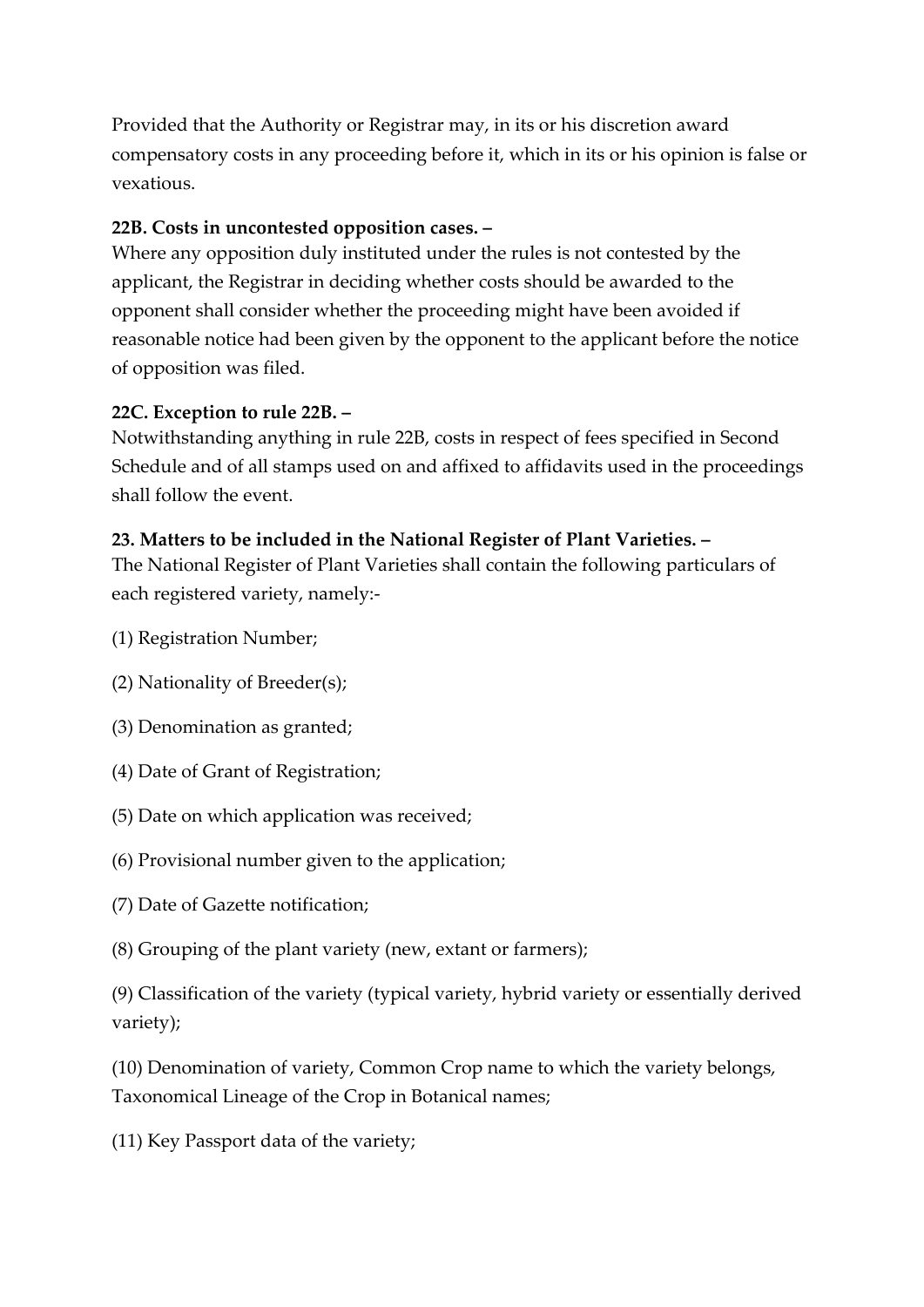(12) Essential characters making the variety distinct;

(13) Starting date of protection;

(14) Expiry date of protection;

(15) Date of revocation with other details (grounds etc.);

(16) Name and address of the applicant(s);

(17) Address for service of document(s);

(18) Name and address of the breeder(s) (in case breeder is not the applicant);

(19) Name and address of the legal representative (if applicable);

(20) Name, address and other details of the licensee and terms of license (if applicable);

(21) Name, address and other details of the agent with jurisdiction rights, if any (if appointed);

(22) Type of crop;

(23) Name of the family, genus, species, variety and common name;

(24) Name and address of the breeder of initial variety (in case of essentially derived variety);

(25) Details of the acquisition of propagating material/seeds (if applicable);

(26) Details of parental material used in the development (if applicable);

(27) Name and address of the contributor(s) of genetic material (if applicable);

(28) Any other feature specified by the Authority or Registrar-General;

(29) Country of origin of the plant variety;

(30) Brief description of the variety alongwith characteristic details of the nearest variety including results of DUS testing, supplemented with the drawings or photographs or both;

(31) In case of compulsory licensing, name and address of licensee with other details (terms and conditions, revocation, etc.), if applicable;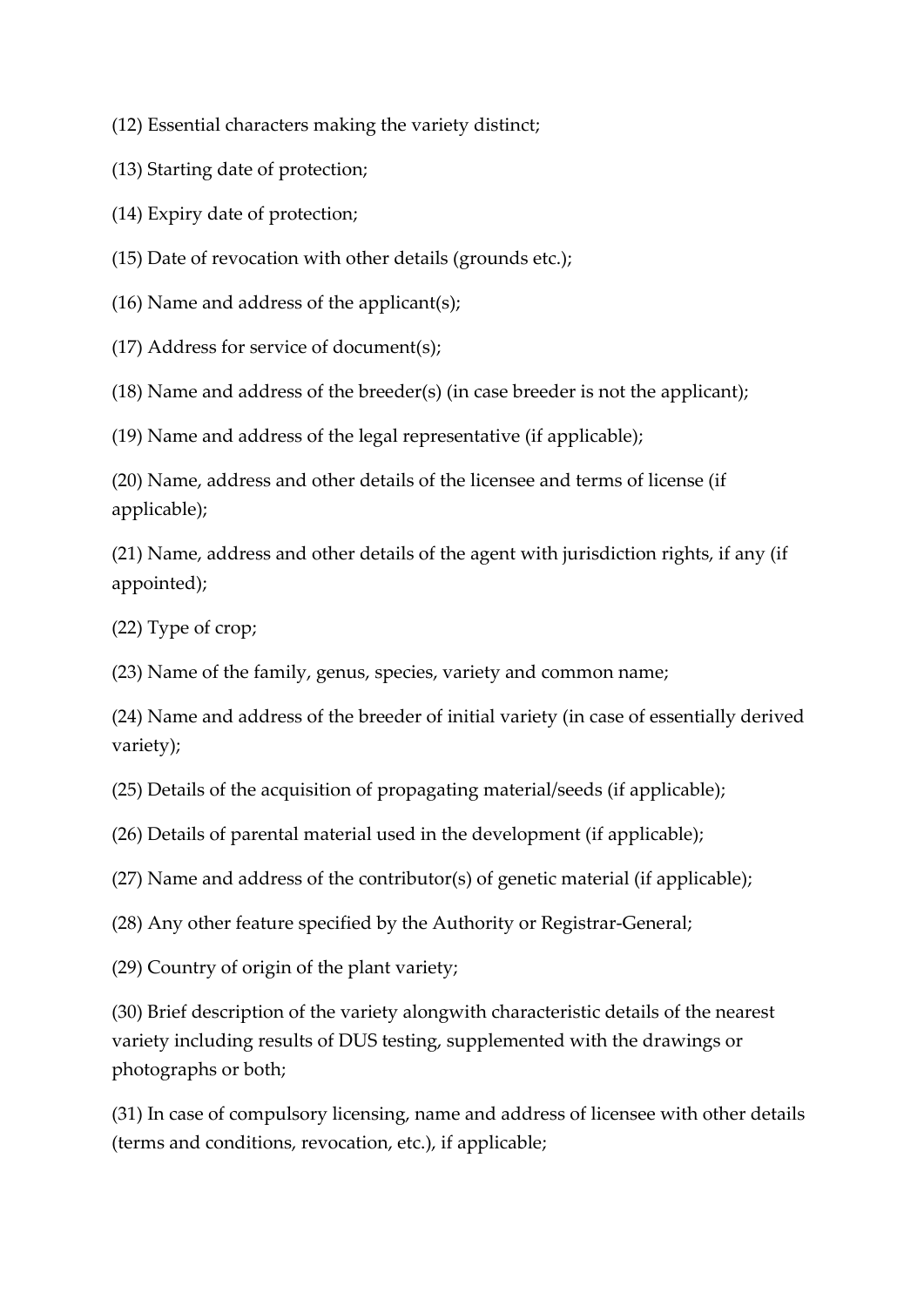(32) Declaration and details of the renunciation to the variety (if applicable);

(33) Details of benefit sharing;

(34) Details of opposition, revocation, restoration, maintenance (whatever applicable);

(35) In the case of varieties protected outside India prior to registration in the country, following additional information shall be entered in the National Register of plant varieties namely:-

(a) Name of the country(ies) where protection is made alongwith the denomination of the variety in each of them,

(b) Date of first protection with country,

(c) Variation in important trait with respect to first filing,

(d) Country wherein the variety was first commercialized with date,

(e) Any other feature specified by the Authority or Registrar-General;

(36) In case of a convention application, the following information shall also be furnished, namely:-

(a) Name of the convention country,

(b) Passport date of the convention application,

(c) Date of application,

(d) Date of grant of registration,

(e) Registration number,

(f) Denomination as accepted,

(g) Date of Gazette notification,

(h) Starting date of protection,

(i) Expiry date of protection,

(j) Whether the variety has been sold or otherwise disposed of within and outside the country, if so, details thereof;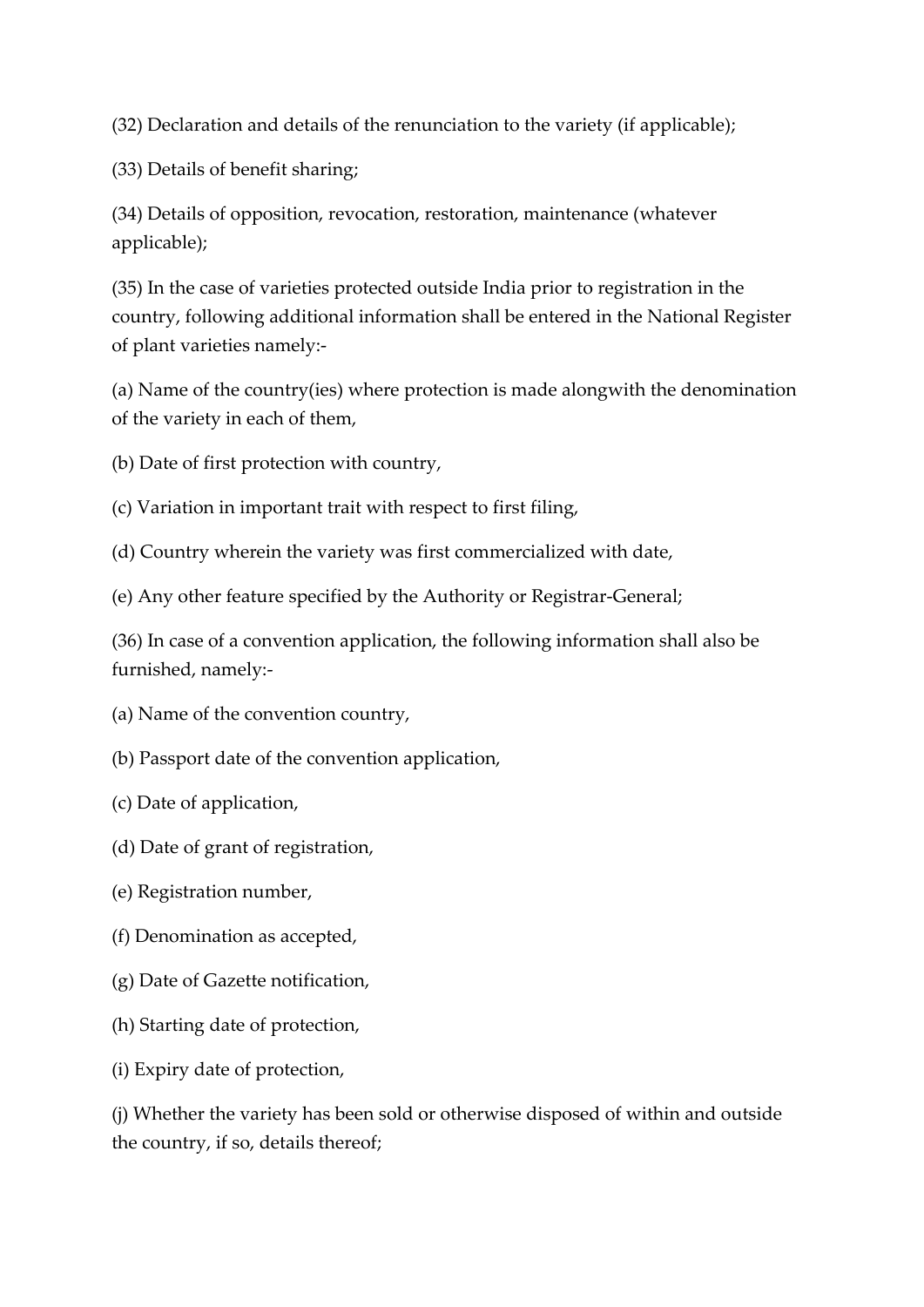### (37) Any changes made in any entry.

# **CHAPTER III - Registration Of Plant Variety**

24. *[Omitted by Notification No. G.S.R 494 (E), dated 15.06.2015 ]*

### **25. Application to authorise a person to register a variety under clause (e) of subsection (1) of section 16. –**

An application to authorise a person to register a variety under clause (e) of subsection (1) of section 16 shall be made in Form PV-1, given in the First Schedule, by a person specified in sub-section (1) of that section.

### **26. The fee payable under clause (g) of sub-section (1) of section 18 for making application for registration of plant variety. –**

The fee for making application for registration of a plant variety under section 14 shall be such as specified in column (3) of the Second Schedule for the purpose.

#### **27. Proof of the right of making application under sub-section (3) of section 18. –**

(1) Where an application for registration is made by the successor or assignee of the breeder under sub-section (3) of section 18, he shall furnish documentary proof, at the time of making such application or within six months of making such an application, as to the right to make such an application for registration.

(2) The documentary proof, in case of an assignment, shall be furnished in the manner specified in Form PV-2, given in the First Schedule and in case of succession, or a succession certificate or any other document in support of succession proving the applicant to be the successor shall be furnished.

#### **28. Fee for conducting tests under section 19. –**

The applicant shall deposit the requisite fee for the purpose as specified in column (3) of the Second Schedule, with the Registrar for conducting the required tests under section 19.

#### **29. Manner and method for conducting tests under section 19. –**

(1) (a) The Authority shall charge separate fees for conducting DUS test and special test on each variety.

(b) The special tests shall be conducted only when DUS testing fails to establish the requirement of distinctiveness.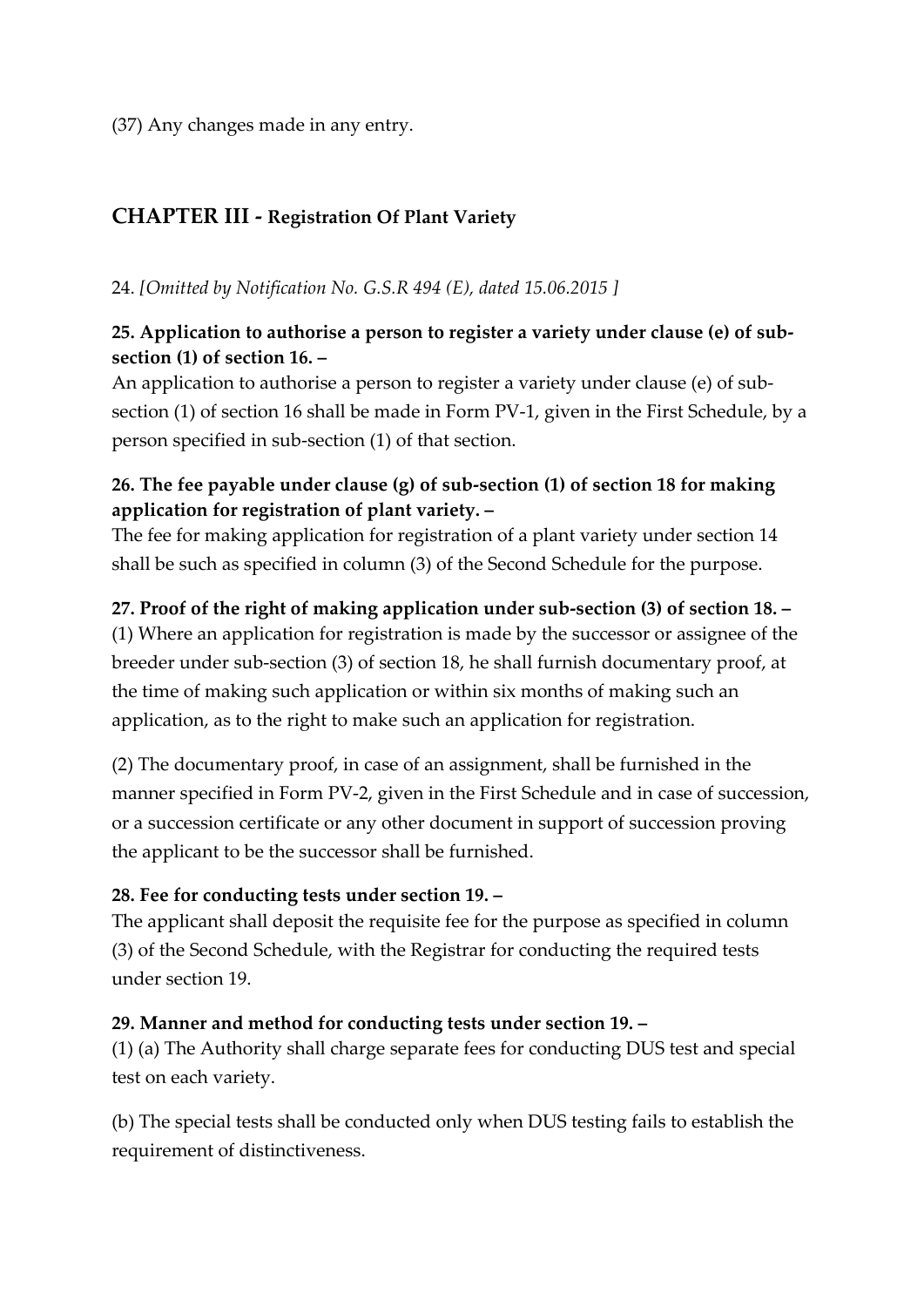(c) The DUS testing shall be field and multi-location based for at least two similar crop seasons and special tests will be laboratory based:

Provided that in the case of trees and vines there shall be an option on the manner of the DUS testing that a panel of three experts shall visit the On-farm test sites for two similar crop seasons as may be specified.

(d) The fee for DUS and special tests shall be such as provided in column (3) of the Second Schedule for the purpose.

(2) If the Registrar, after initial scrutiny of the application for registration, is satisfied that the application is in order, he shall notify the applicant to deposit the requisite fee, as specified in column (3) of the Second Schedule, within a period of two months for conducting the DUS test.

(3) On receipt of the fee, demanded under sub-rule (1), the Registrar shall consider the application for further processing.

(4) The DUS test shall be necessary for all new and extant varieties except essentially derived varieties and for varieties notified under section 5 of the Seeds Act, 1966 (54 of 1966).

4(A) The DUS criteria shall be determined based on report of the All India Coordinated Research Project trials.

(5) *[Omitted by Notification No. G.S.R 494 (E), dated 15.06.2015 ]*

(6) The DUS test shall be conducted on a minimum of two locations.

(7) The Authority may recognize and empanel institutions having adequate facilities for conducting DUS or special tests in the country for conducting such tests.

(8) The Authority shall notify the adopted methods of conducting the DUS and special tests.

(9) The Authority shall develop and publish in its journal guidelines for the DUS test for each crop.

(10) The samples of seeds or propagules in respect of which an application for registration has been made and parental lines under registration submitted for the DUS and special tests and deposited at the National Gene Bank shall present the maintainable standards of genetic purity, and uniformity and germination, sanitary and phytosanitary standards.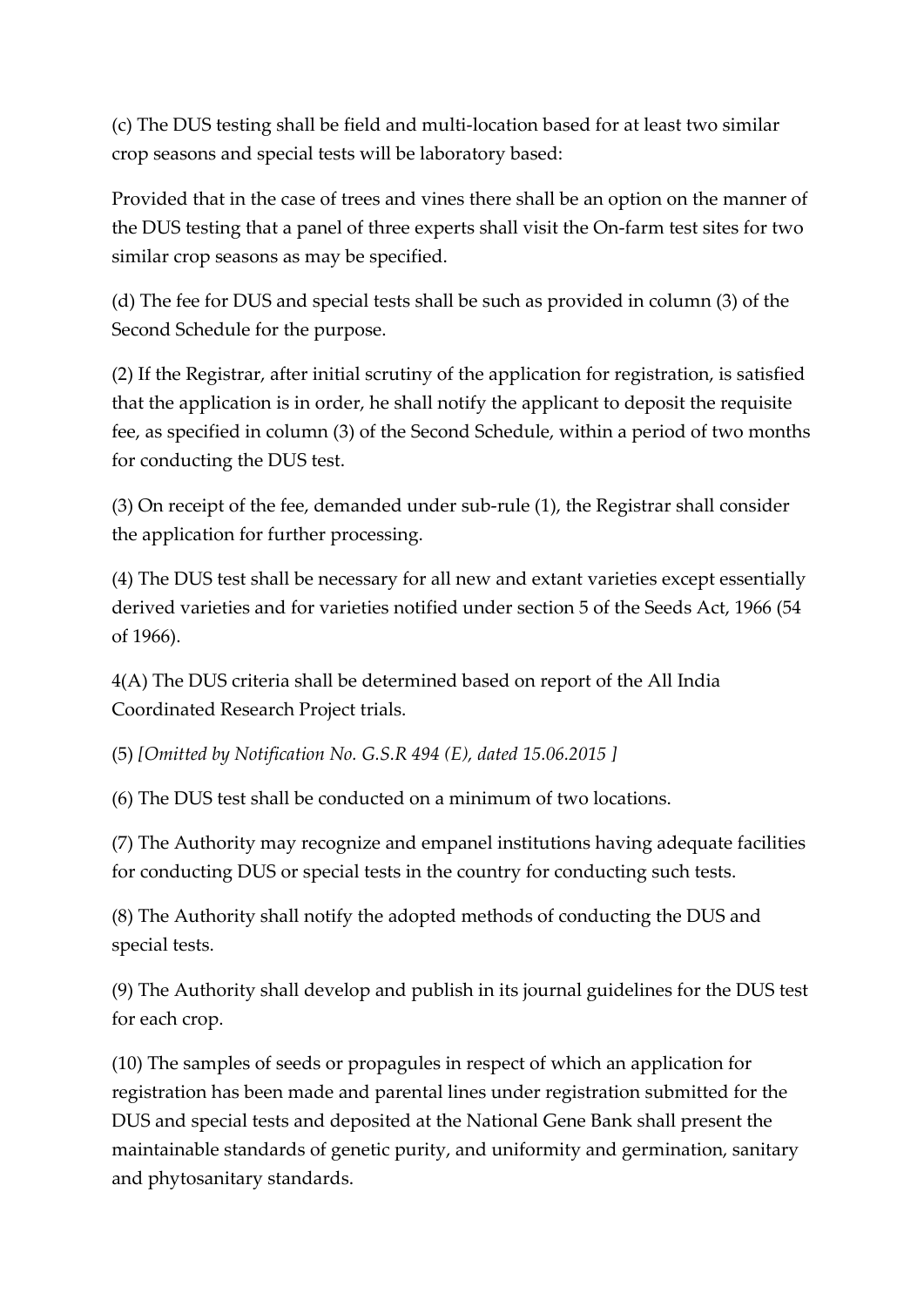# **30. Advertising of application for registration under section 21. –**

(1) Every application for registration of a variety which has been accepted and the details thereof including specifications shall, upon such acceptance under subsection (1) of section 20, be advertised by the Registrar in the manner specified in Form O-1 of the Third Schedule.

(2) Before sending a variety for DUS testing, the Registrar shall publish in the Journal for the purposes of inspection by any person, the name and location of the DUS test centre where such variety will undergo the DUS testing.

(3) The contents of such advertisement shall include-

(a) name, passport data and source of parental line or initial variety used to develop the variety in respect of which an application for registration has been made;

(b) description of the variety bringing out its character profile as specified under the DUS test Schedule;

(c) essential characteristics conferring distinctiveness to the variety;

(d) important agronomic and commercial attributes of the variety;

(e) photographs or drawings, if any, of the variety submitted by the applicant; and

(f) claim, if any, on the variety.

### **31. Notice of opposition under sub-section (2) of section 21. –**

(1) Any interested person, may within three months from the date of advertisement of an application for registration, may give a notice of opposition to the registration of a plant variety in Form PV-3 of the First Schedule.

(2) The fee payable for filing an opposition referred to in sub-rule (1) shall be as specified in column (3) of the Second Schedule:

Provided that no such fee shall be payable in respect of an opposition made by a farmer or group of farmers, or village community.

(3) A copy each of the notice of opposition received against a specific application shall be referred to the applicant by the Registrar within three months from the last date of filing of opposition.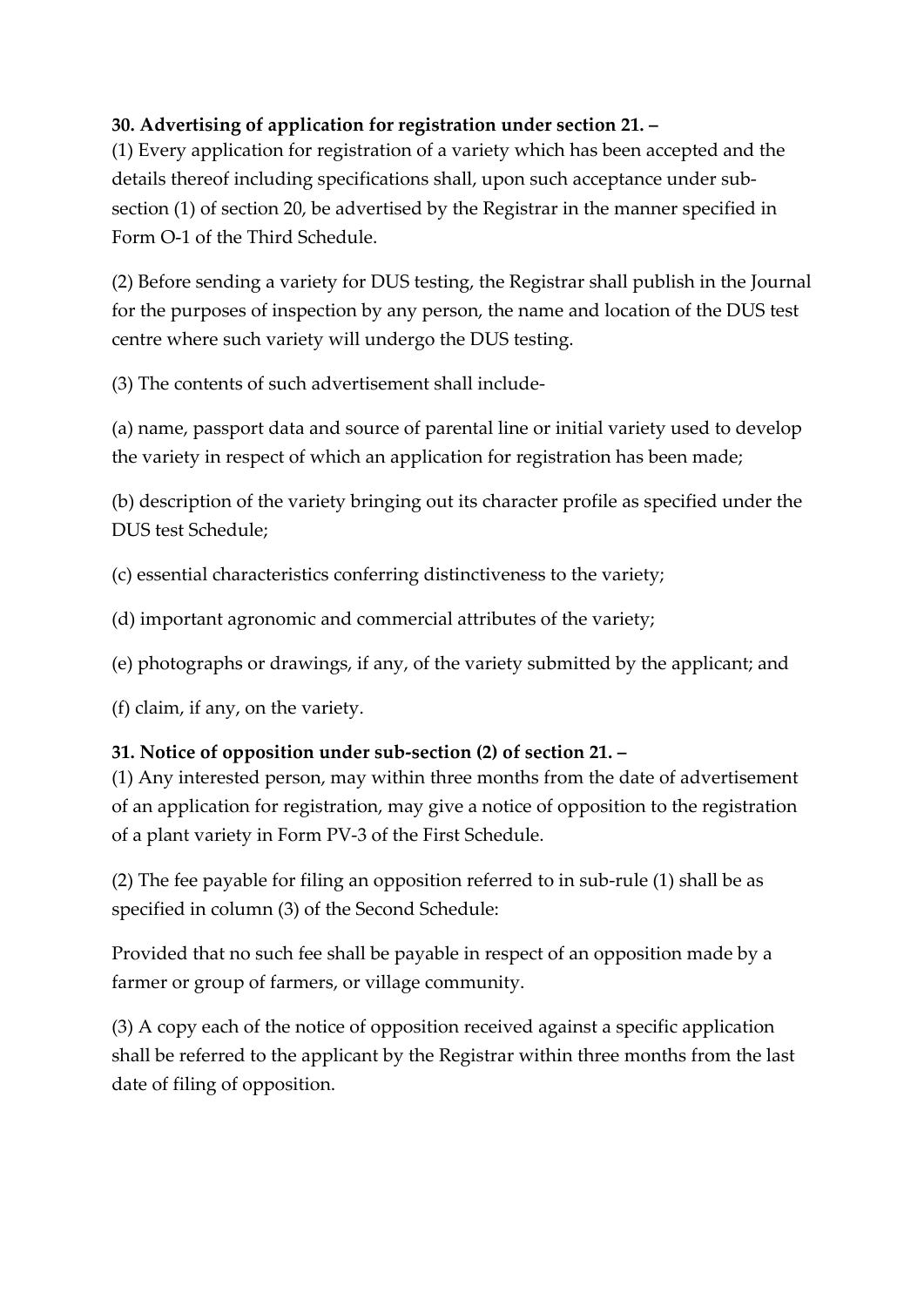(4) An applicant shall be entitled to submit point-wise counter statement to the opposition not later than two months from the date of service of the copy of the notice of opposition.

(5) Every counter-statement under sub-rule (4) shall be in Form PV-4 of the First Schedule.

(6) The copies of counter to opposition submitted by the applicant within the time specified in sub-rule (4), shall be conveyed to the person opposing the application, within a period of thirty days of its receipt, requiring the opposing person to submit the final opposition within a period of thirty days from the date of service of the counter from the applicant.

(7) The Registrar, may at his discretion, allow any correction of error or amendments in the notice of opposition or counter-statement if such alteration is requested by the persons concerned in writing.

(8) (a) The security referred to in sub-section (8) of section 21 shall be payable as an amount decided by the Authority.

(b) In case the opposition is found to be frivolous, the Registrar may direct payment of cost as determined by him to the applicant from out of the security amount received and the balance of the security amount shall be deposited in the Authority.

(c) In case the opposition succeeds, the security amount shall be refunded to the opposition party.

### **32. Compliance with time schedule. –**

The time schedule provided under these rules for notice of opposition, final opposition, evidence, intervention, written statement and reply shall not ordinarily be extended except by special order of the Authority or Registrar given on an application filed by the person seeking extension of time and on payment of the fee specified in the Second Schedule and such an application for extension shall be in Form PV-5 of the First Schedule.

### **33. Manner of submitting or producing evidences under section 21. –**

(1) Any evidence, upon which the opponent may rely, shall be submitted in duplicate to the Registrar with a copy to the applicant within one month from the receipt of counter-statement of the applicant.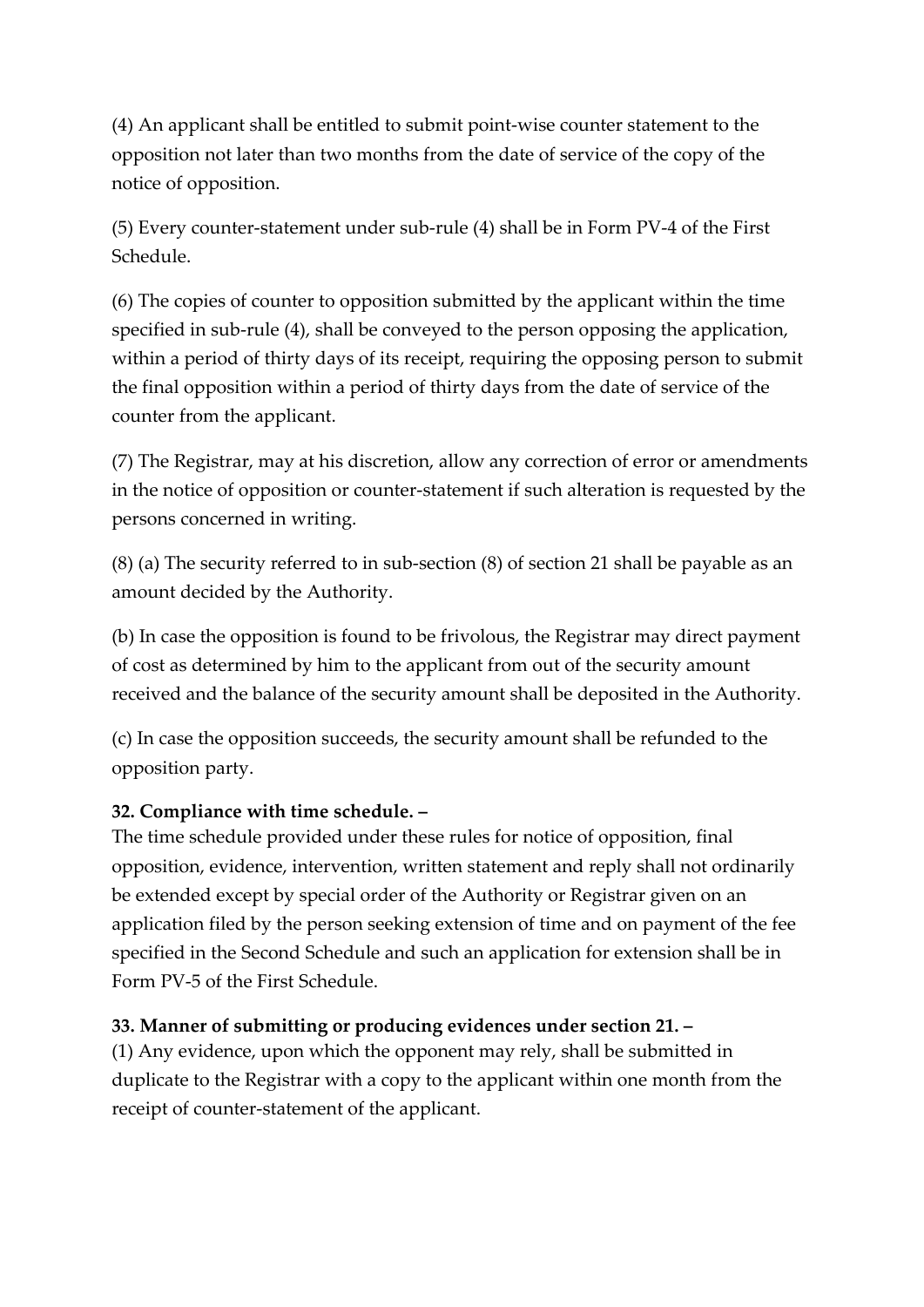(2) Any evidence upon which the applicant may rely shall be submitted in duplicate to the Registrar with a copy to the opponent within thirty days from the date of receipt of opponent's evidence.

(3) No further evidence shall be submitted by either party except by leave or directions of the Registrar.

(4) The copies of all the documents, except plant variety application, referred to in the notice of opposition or in any counter-statement filed in connection with the opposition shall be in triplicate unless the Registrar directs otherwise.

(5) Where a document, is in a language other than English, and is referred to or relied upon in the notice, statement or evidence, an attested translation in English thereof shall be furnished in triplicate.

(6) *[Omitted by Notification No. G.S.R 494 (E), dated 15.06.2015]*

# **34. Application for the registration of essentially derived variety under section 23.**

(1) The application for registration of an essentially derived variety shall be accompanied by the following documents, namely:-

(a) an affidavit sworn by the applicant stating that such a variety does not contain any gene or gene sequence involving terminator technology;

(b) a statement giving details of the brief description of the characteristics of the variety to substantiate novelty, distinctiveness, uniformity and stability; and

(c) the details of parental material used.

(2) The application under sub-rule (1) shall be accompanied by the fee s specified for the purpose in column (3) of the Second Schedule.

### **35. Manner and method for conducting test under section 2. –**

The manner of testing essentially derived varieties shall be decided by the Authority on a case-to-case basis and the same shall be published in the Plant Variety Journal of India.

### **36. Certificate of registration under section 23. –**

The Registrar shall issue to the applicant a certificate of registration of an essentially derived variety in the manner specified in Form O-2 of the Third Schedule and send a copy of the registration to the Authority and to such other body(ies) as may be notified by the Central Government for information.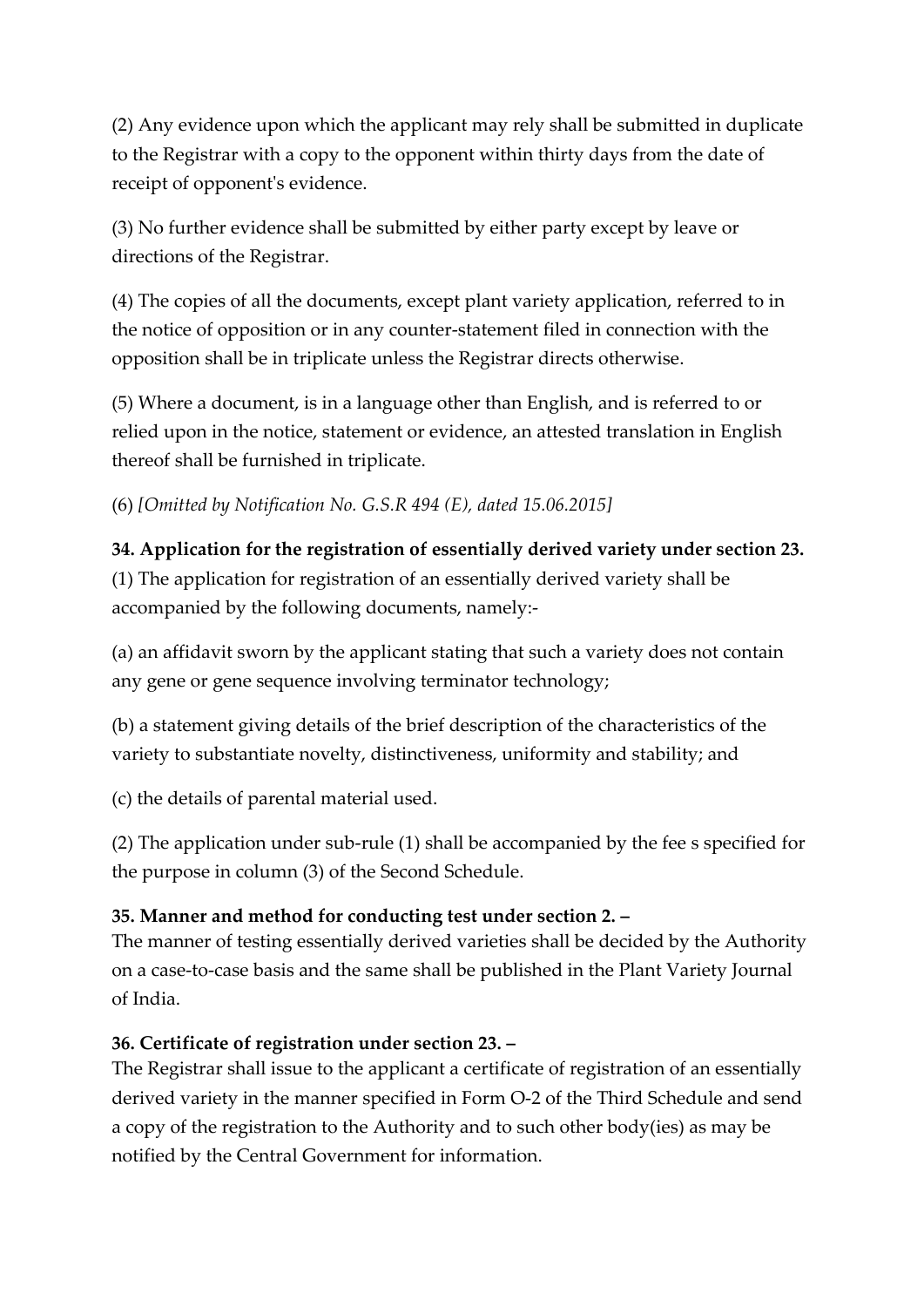### **36A. Manner for arranging production and sale of seeds of registered variety under clause (e) of sub-section 2 of Section . –**

(1) The breeder of a registered variety of any person entitles to produce, market and sell the seeds of a registered variety under this Act shall:-

(a) provide the seeds or propagating material of the registered variety to the farmers in a timely manner, so as to satisfy their reasonable requirements; or

(b) arrange for production, marketing and sale of seeds or propagating material of such registered variety to the farmers at a reasonable market price.

# **CHAPTER IV - Registration and Benefit Sharing**

### **37. Certificate of registration under section 24. –**

(1) The certificate of registration of a plant variety, other than an essentially derived variety, under sub-section (2) of section 24 shall be in Form O-2 of the Third Schedule.

(2) The Registrar shall issue the certificate of registration under sub-section (2) of section 24 within three years of the date of filing of application subject to the fulfilment of all other requirements.

(3) A copy of the certificate of registration issued under sub-section (2) of section 24 shall be sent to the Authority; and to such other body or agency, which the Central Government may, by notification in the Official Gazette specify.

38. Notice to the applicant under section 24. - (1) If, within a period of twelve months, the application for registration of a plant variety other than an essentially derived variety is not completed in the circumstances given in sub-section (3) of section 24, the Registrar shall issue thirty days notice to the applicant at the address of his principal place of business in India, or if, he has no principal place of business in India, at the address for service in India stated in the application, but if the applicant has authorised an agent for the purpose of the application, the notice shall be sent to the agent and a duplicate thereof to the applicant for filing of the application or such further time as the Registrar may allow for completion of registration.

(2) The notice under sub-rule (1) shall be in Form O-3 of the Third Schedule.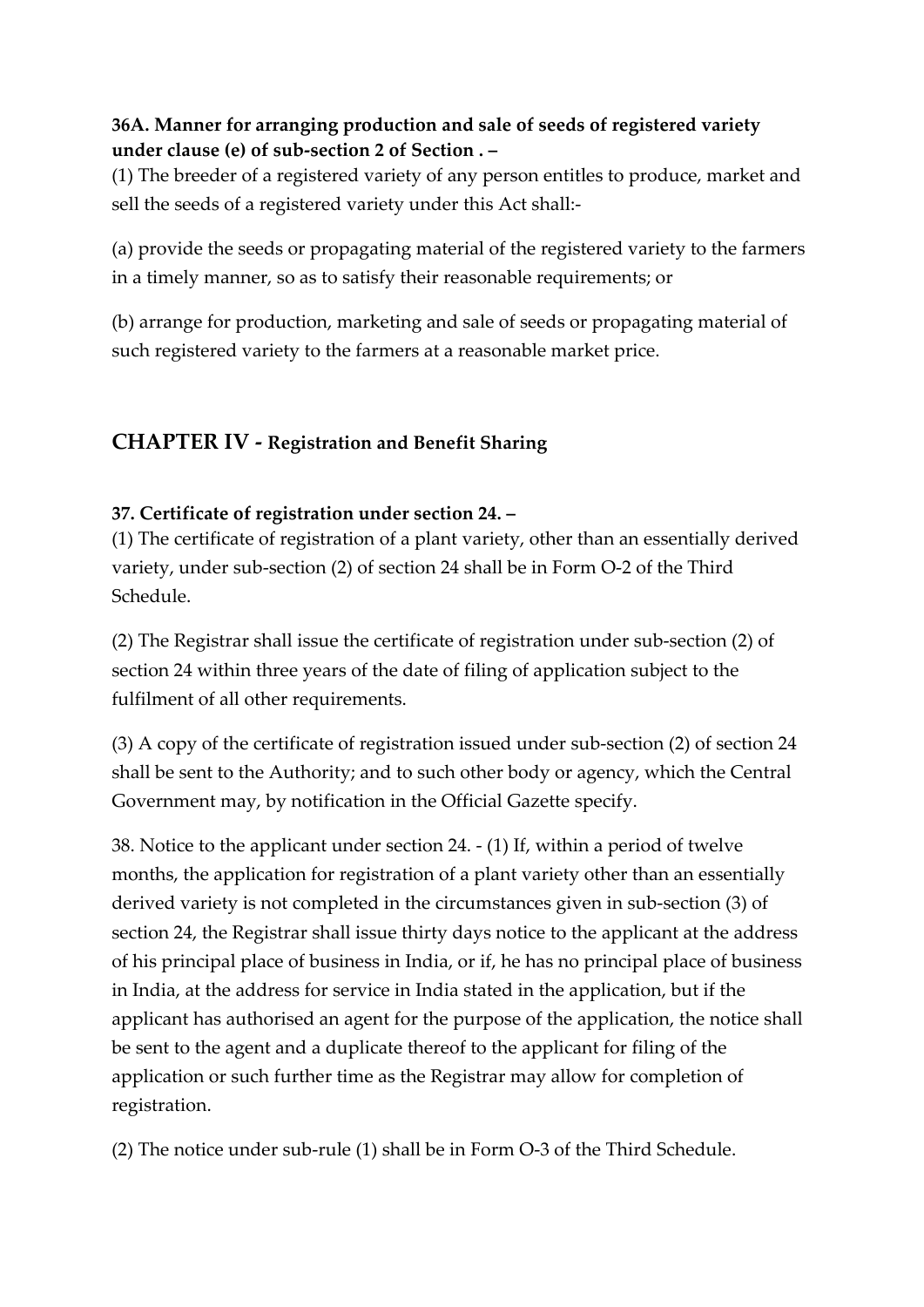### **39. Renewal and revision of registration under section 24. –**

(1) (a) On receipt of an application from the applicant, the Authority may review and renew the initial duration of registration as mentioned in sub-section (6) of section 24.

(b) Every application for review and renewal under sub-rule (1) shall be made in Form PV-6 of the First Schedule be accompanied with fee as prescribed in the Second Schedule and filed during the period of six months prior to the expiry of the initial period of registration.

(c) *[Omitted by Notification No. G.S.R 863 (E), dated 20.11.2019]*

(3) *[Omitted by Notification No. G.S.R 863 (E), dated 20.11.2019]*

(4) The Authority shall within such intervals as it thinks appropriate publish a list of varieties registered as well as renewed under the Act with the particulars of the period of registration, name and address of right holders periodically in its journal.

# **40. Publication of contents of the certificate inviting claims for benefit sharing under section 26. –**

Upon the issuance of the registration certificate under sub-section (8) of section 23, or sub-section (2) of section 24, the Authority shall, for the purpose of inviting claims for benefit sharing under the Act, shall advertise the following details of the registration certificate, namely:-

(a) the registration number alongwith the date of grant,

(b) the name and address of the applicant or breeder in whose name the certificate has been issued or registered,

(c) denomination of the variety,

(d) name of the family, genus, species, variety and common name,

(e) parentage and geographical location of the variety,

(f) the details of the distinguishing features or the characteristics,

(g) in case of "essentially derived variety", the details of the "initial variety" from which the "essentially derived variety" is claimed to have been derived,

(h) the name and address of the contributor, nature and amount of the contribution or the community knowledge used in the development of the plant variety,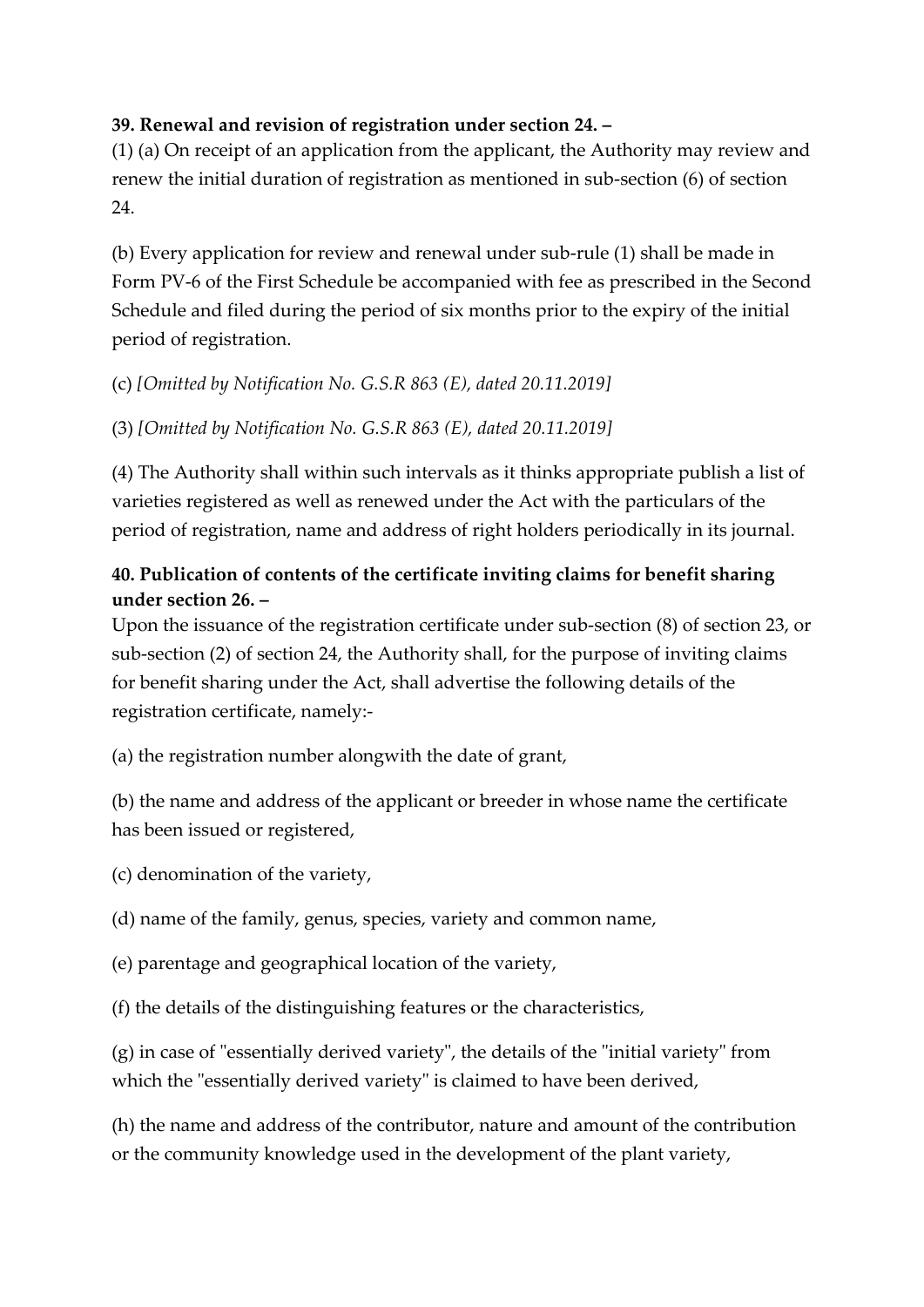(i) the terms and conditions of the agreement, if any, entered into between the breeder and the contributor,

(j) if the variety is sold or otherwise disposed of, details thereof.

# **41. Benefit sharing claim under section 26. –**

(1) Upon the publication of the particulars of a certificate under sub-section (1) of section 26, a person or group of persons or firm or a non-governmental organisation can make a claim under sub-section (2) of that section for benefit sharing in Form PV-7 of the First Schedule within a period of six months from the date of such publication:

Provided that in special circumstances, the Authority may extend the time-limit beyond the period of six months.

(2) The person or persons or firm or the non-governmental organisation, who has made an application for benefit sharing, shall provide the following information, namely:-

(a) the contribution made by the person or the group of persons or firm or community or the non-governmental organisations to the genetic development of the plant variety;

(b) the capacity in which the person or the group of persons or the nongovernmental organisation is making the claim for benefit sharing;

(c) in case of "essentially derived varieties", the terms and conditions in which authorisation has been given;

(d) the commercial viability or the actual market performance of the variety so registered.

(3) An applicant for benefit sharing shall pay the fee as specified for the purpose, in column (3) of the Second Schedule.

# **42. Opposition to a claim for benefit sharing under section 26. –**

(1) On receipt of a copy of the claim for benefit sharing, the registered breeder of the plant variety may accept the claim and accordingly intimate the same to the Authority within a period of three months from the date of such receipt.

(2) In the eventuality of the plant breeder failing or defaulting to tender the intimation under sub-rule (1) within the period of three months, referred to in sub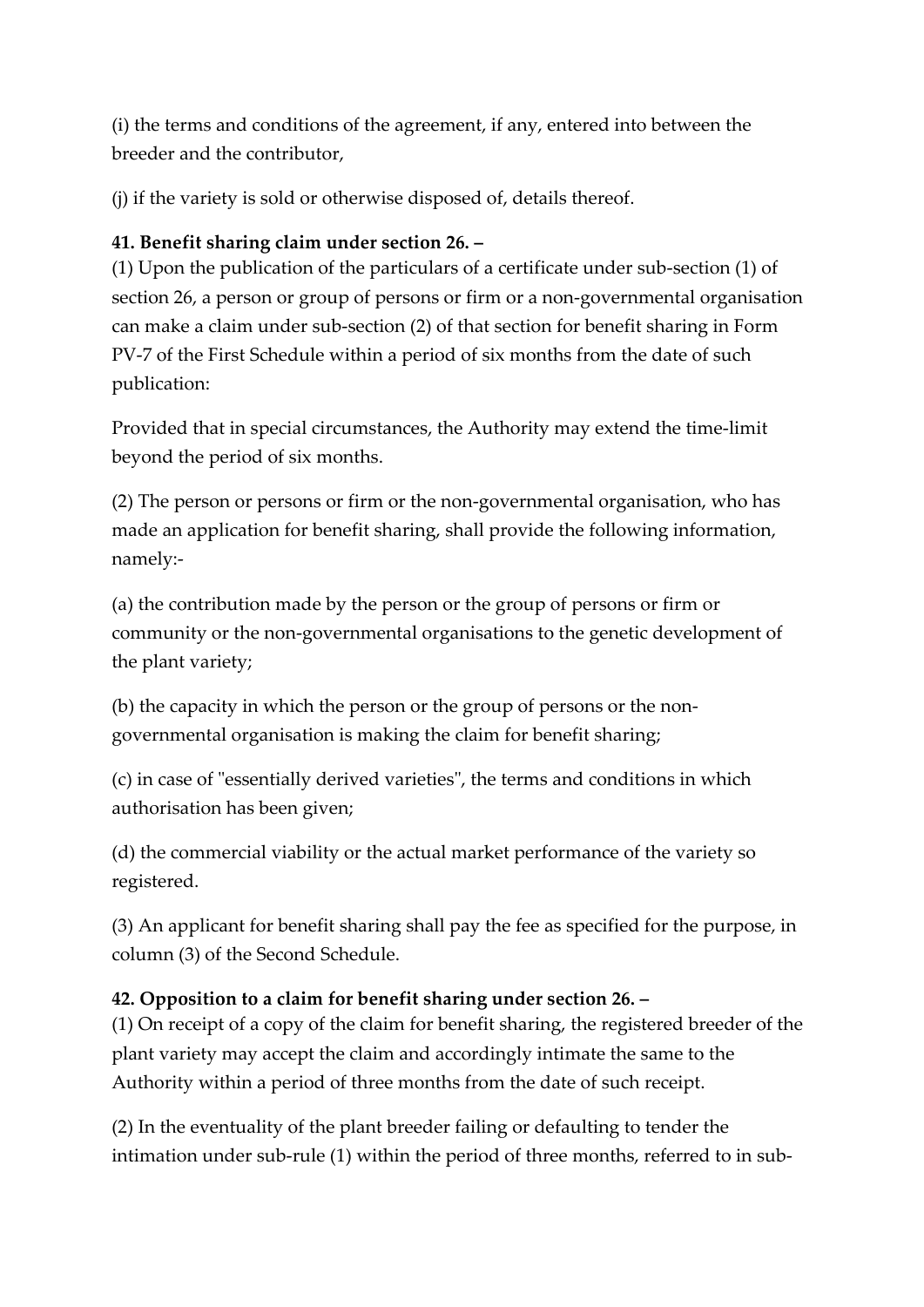rule (1) it shall be presumed that he has no opposition to such claim and the claim shall be decided accordingly.

(3) If, within a period of three months of receipt of notice of claim, the breeder of the plant variety files his opposition to the claim for benefit sharing, such an opposition shall be taken into consideration while disposing or deciding the claim for benefit sharing.

(4) Every notice of opposition, under sub-rule (3) shall be in Form PV-8 of the First Schedule.

(5) The Authority, upon receiving the reply from the registered breeder, shall furnish a copy of such reply to the claimant for benefit sharing.

(6) The registered breeder or the claimant to benefit sharing shall furnish supporting document and other evidence, which shall be duly considered by the Authority while disposing of any claim for benefit sharing.

### **43. Determination of benefit sharing under section 26. –**

The Authority shall, by order, determine the amount of benefit sharing to a variety according to clauses (a) and (b) of sub-section (5) of section 26 and taking into account the following criteria, namely:-

(a) the contribution of the claimant in selecting, conserving and providing the genetic material,

(b) the contribution of such genetic material in providing one or more traits which conferred high commercial value to the variety, and

(c) the contribution of such genetic material to impart high combining ability to the parents of the hybrid variety relating to benefit sharing.

### **44. Reference for recovering benefit sharing under section 26. –**

In case of default or failure on the part of the breeder of the variety to deposit the amount of benefit sharing in the Gene Fund, as per the order of the Authority of section 26, required under sub-section (6) within a period of three months from the date of such order, the Registrar shall make a reference to the District Magistrate under sub-section (7) of section 26 in Form O-4 of the Third Schedule.

# **45. Application for registration of title of agent or licensee under section 28. –**

(1) An application under sub-section (4) of section 28 for registration as an agent or licensee, as the case may be, shall be made in Form PV-9 of the First Schedule.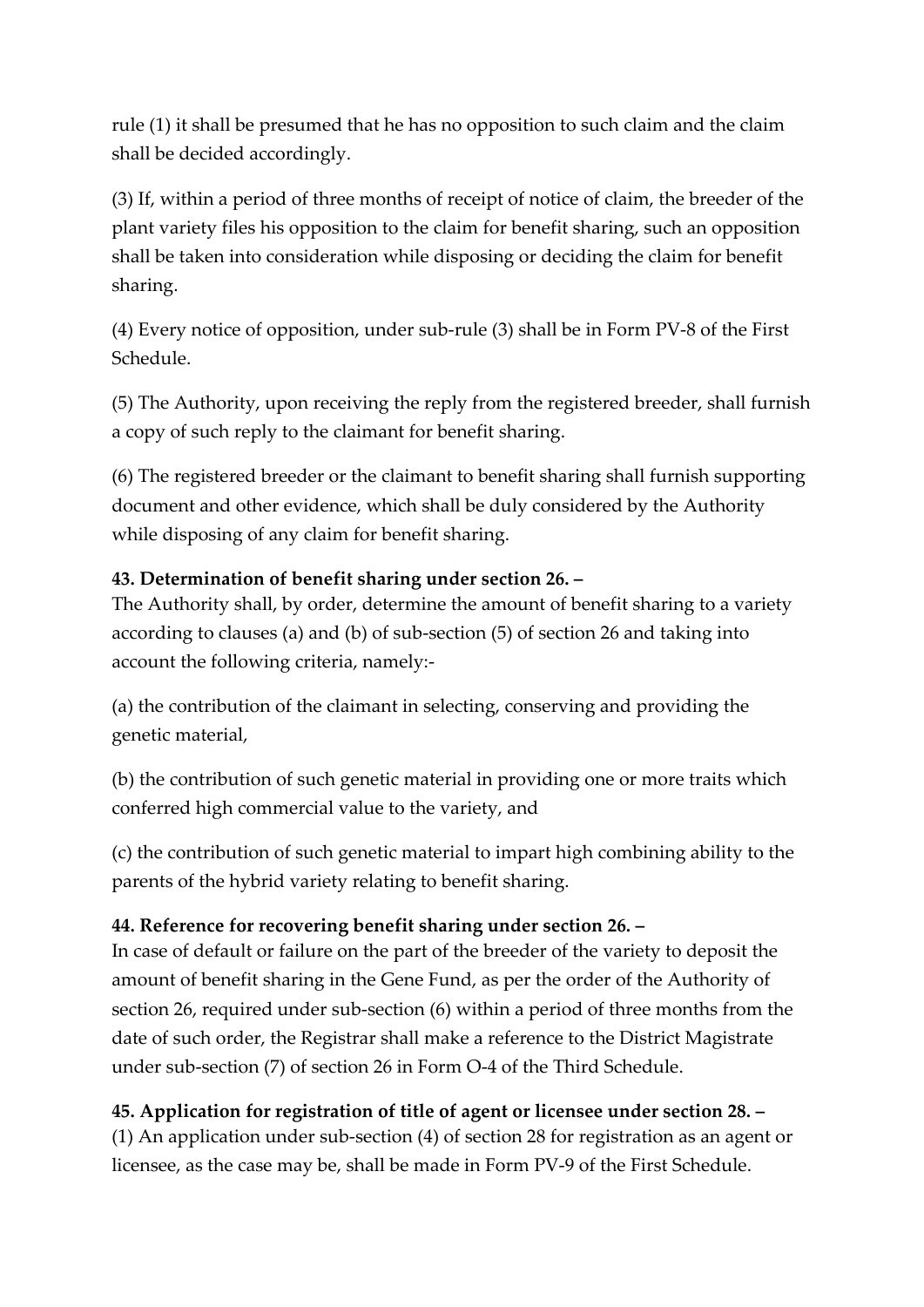(2) The application for title by a licensee or an agent shall be accompanied by three attested copies of the agreement or instrument of entitlement or any other documentary evidence.

(3) The proposed agent or licensee may also be required to produce such other documents and information as may be required by the Registrar in support of the proof of title.

(4) The applicant under sub-section (4) of section 28 shall pay the fee as specified for the purpose in column (3) of the Second Schedule.

### **46. Reference of disputes of entitlement under section 28. –**

(1) While referring a dispute under sub-section (4) of section 28 to the Authority for determination the Registrar shall furnish all the relevant information related to dispute with three copies of all the documents and evidence available with his office.

(2) On receipt of an order of the Authority in respect of the dispute, the Registrar shall furnish copies of the order to the persons involved for necessary compliance.

# **47. Certificate of registration of entitlement under section 28. –**

The certificate of registration to be issued to a registered licensee or an agent by the Registrar under sub-section (4) of section 28 shall be in Form O-5 of the Third Schedule.

# **48. Application and procedure for varying or cancelling terms of registration under section 28. –**

(1) An application under clauses (a), (b), (c), (d) or (e) of sub-section (9) of section 28 for variation or cancellation of the terms of registration of a registered breeder or his successor or any other person shall be in Form PV-10 of the First Schedule.

(2) Every application under sub-rule (1) shall be accompanied by a fee as specified for the purpose in column (3) of the Second Schedule.

# **49. Notice and proceedings under section 28. –**

(1) The Registrar shall issue notice of every application under sub-section (10) of section 28 in Form O-6 of the Third Schedule to the registered breeder or the agent or the licensee.

(2) Any person to whom a notice has been issued under sub-rule (1) and who intends to oppose or intervene in any proceedings under section 28, shall, within three months of the receipt of such notice, give notice of opposition or intervention to the Registrar in Form PV-11 of the First Schedule.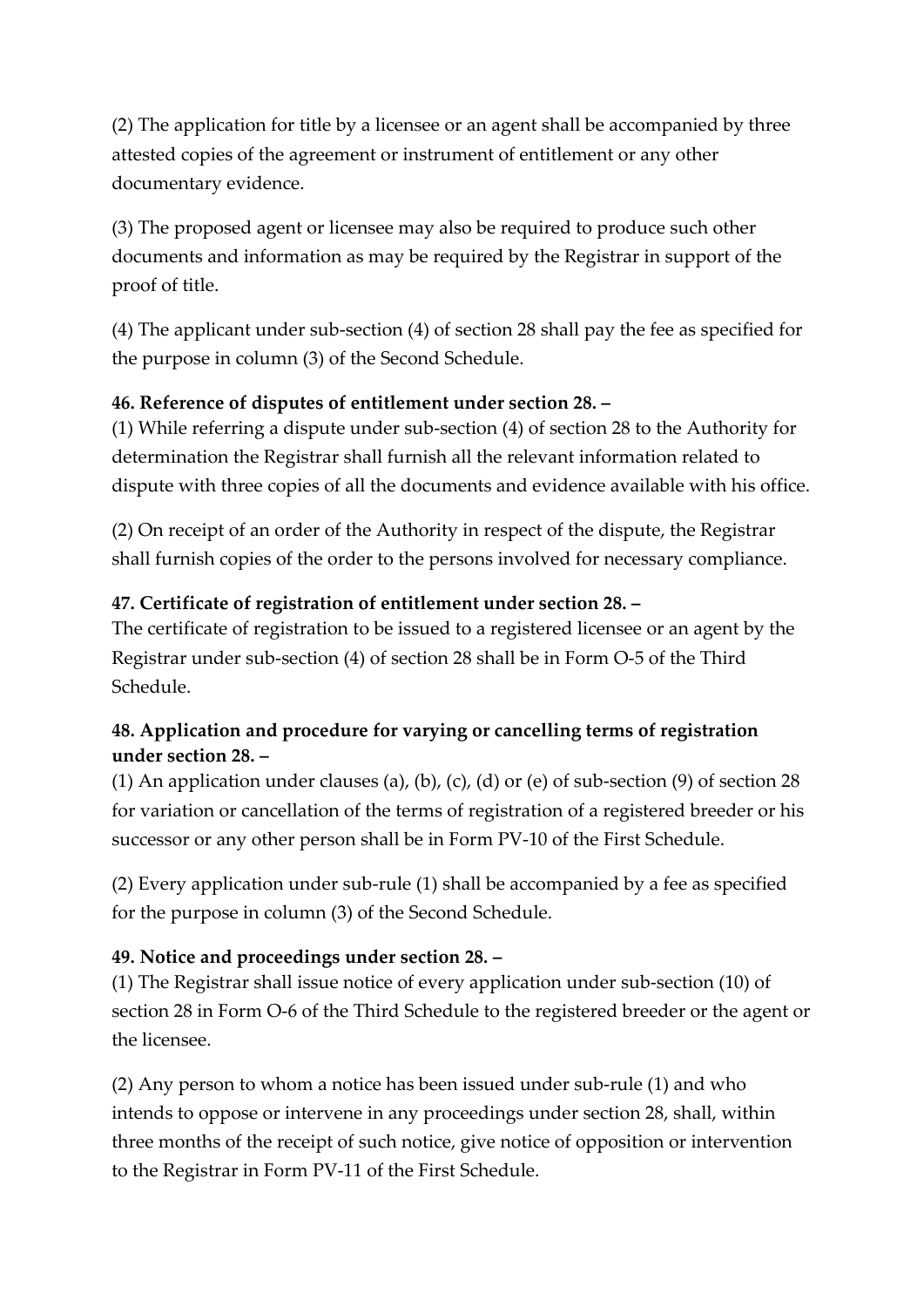(3) On receipt of a notice of opposition or intervention the Registrar shall furnish a copy of it to the applicant.

(4) The Registrar may accept or refuse the application or accept it subject to any condition, modification or limitation as directed by the Authority and shall inform the parties in writing accordingly.

# **CHAPTER V - Surrender And Revocation Of Certificate Of Registration And Rectification And Correction Of Register**

### **50. Surrender of certificate of registration under section 33. –**

The registered breeder may at any time, by giving notice to the Registrar offer to surrender his certificate of registration of plant variety in the Form PV-12 of the First Schedule, under sub-section (1) of section 33.

# **51. Procedure on application for surrender of certificate of registration under section 33. –**

(1) The Registrar shall give notice in Form O-7 of the Third Schedule, every notice of offer made under rule 50 to the registered agent or the licensee relating to such certificate.

(2) (a) Any person who has been given a notice of surrender of certificate of registration under sub-rule (1), who intends to oppose the surrender, shall within three month of the receipt of such notice, give notice of opposition to the Registrar in Form PV-13 of the First Schedule, and shall send therewith a written statement setting out the nature of the opponents' interest, the facts relied upon alongwith the notice of opposition.

(b) The Registrar shall thereupon serve the notice of opposition alongwith the written statement received by him to the applicant.

(3) If the applicant desires to contest the opposition, he shall file or leave at the appropriate office a reply statement setting out fully the grounds upon which the opposition is contested, within a period of three month from the date of receipt of the copy of the written statement by him under sub-rule (2) and deliver to the opponent a copy thereof.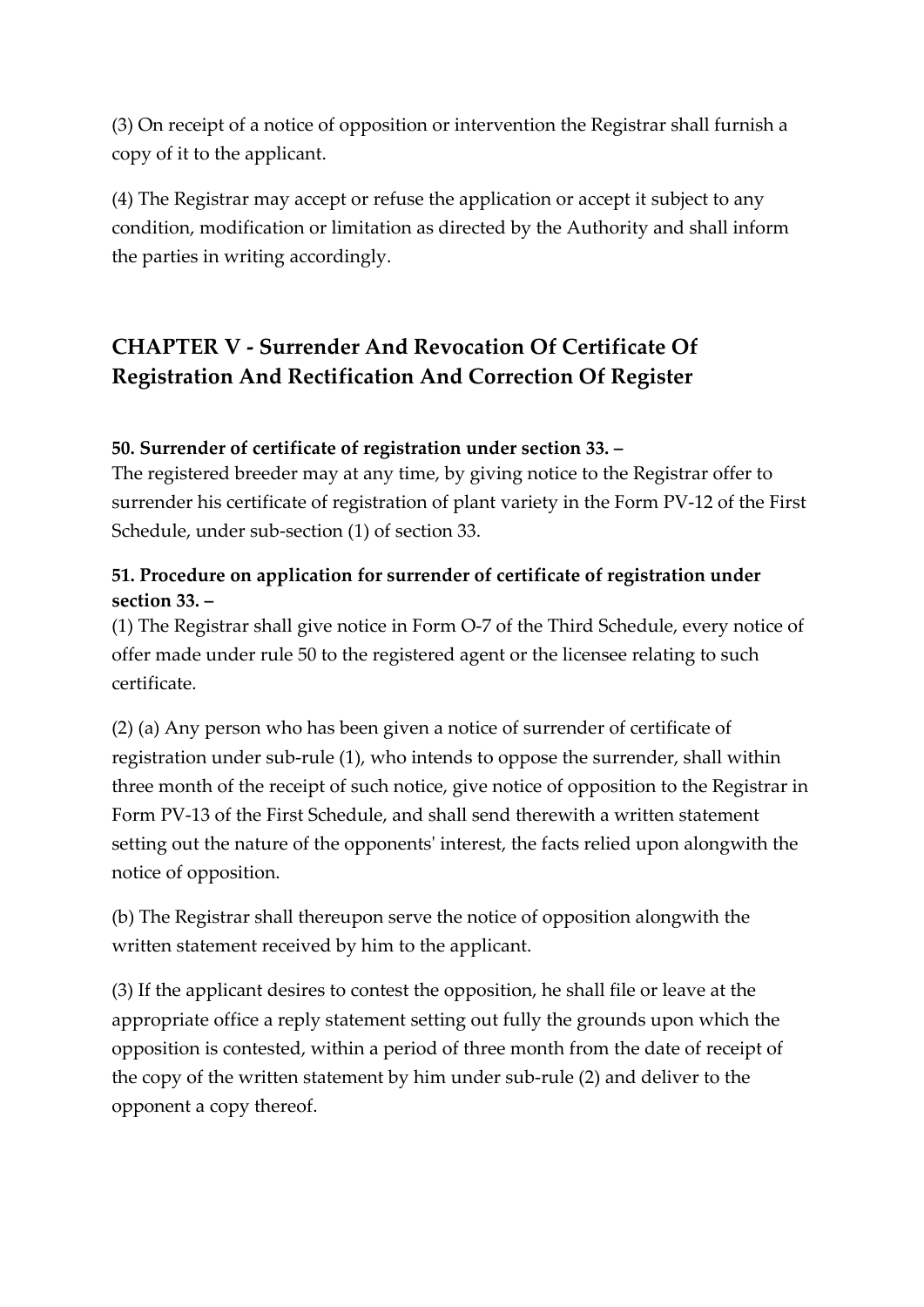(4) The applicant or any person to whom a notice under sub-rule (1) has been issued may, make an application to the Registrar in Form PV-14 of the First Schedule, for seeking an opportunity of being heard.

(5) On receipt of an application, under sub-rule (4), the Registrar may fix the time and place of hearing and issue notice to the parties accordingly and the interested parties may appear and give or file evidence in support of their case.

(6) The Registrar may accept or refuse the application or accept it subject to any condition, amendments, modifications or limitations and shall, accordingly, inform the parties in writing.

(7) If the Registrar accepts the registered breeder's offer of surrender of the plant variety, he shall by order direct the registered breeder to return the certificate of registration and on receipt of such certificate, the Registrar shall, by order, notify the surrender in the Official Gazette.

# **52. Application for revocation of protection granted to a breeder under section 34. -**

Any person may make an application to the Authority in Form PV-15 of the First Schedule, for revocation of protection granted to a breeder in respect of a variety on any of the grounds laid down under clauses (a) to (h) of section 34.

### **53. Procedure on application for revocation under rule 52. –**

(1) The Authority shall issue notice in Form O-8 of the Third Schedule, to the registered breeder of any application received by it under rule 52.

(2) (a) In case the registered breeder intends to oppose the application for revocation of protection, he shall, within three months from the date of receipt of such notice, give notice of opposition to the Authority in Form PV-16 of the First Schedule, and shall send therewith a written statement, setting out the facts upon which he bases his case and the relief sought.

(b) The Registrar shall serve the notice of opposition along with the written statement received by him to the applicant.

(3) If the applicant desires to contest the opposition, he shall file or leave at the appropriate office, a reply setting out the grounds upon which the opposition is contested, within a period of three months from the date of receipt of the copy of the written statement by him under sub-rule (2) and deliver to the opponent a copy thereof.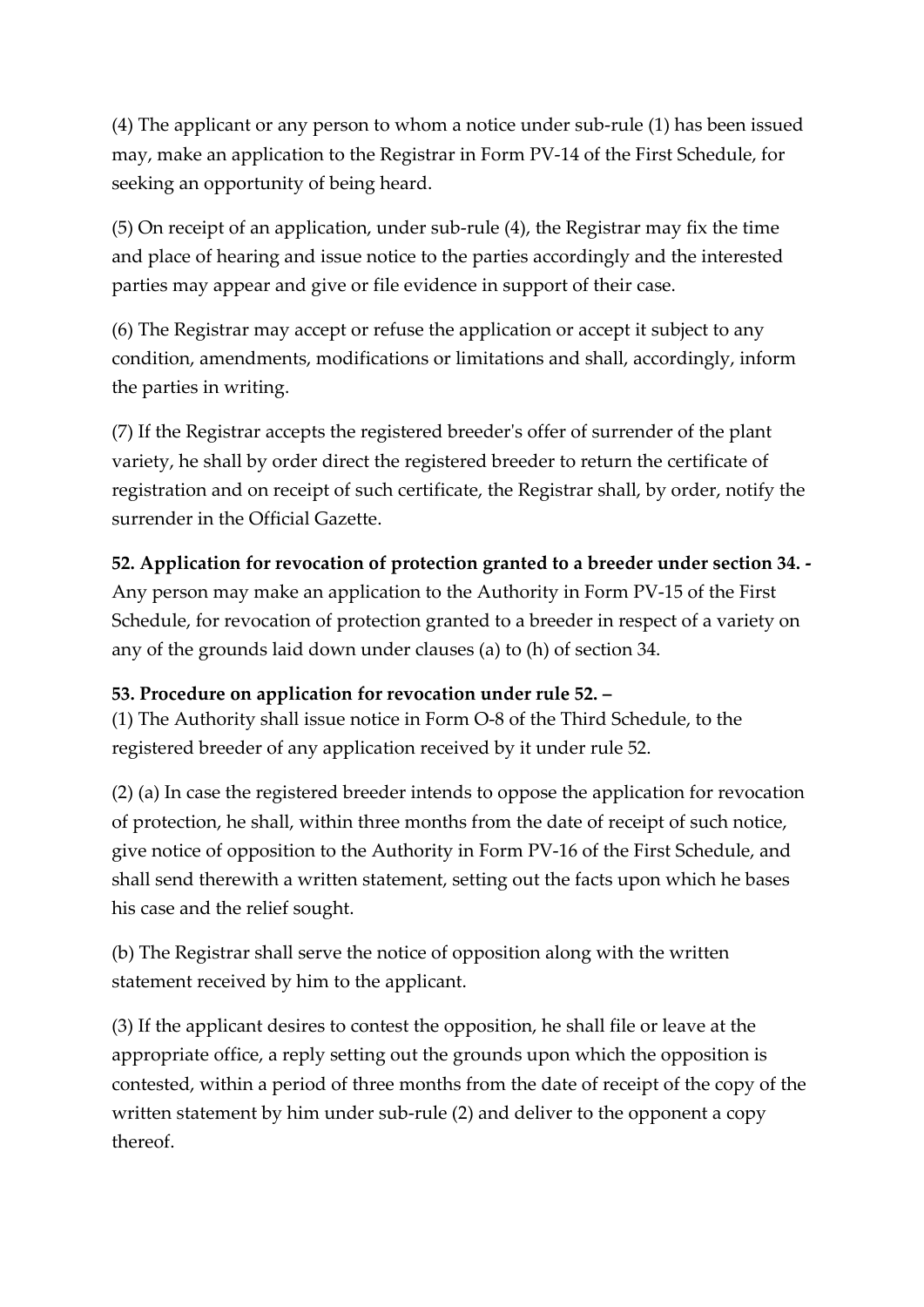(4) (a) The applicant and the registered breeder may make an application to the Journal in Form PV-17 of the First Schedule, seeking an opportunity of being heard.

(b) The Journal may, on receipt of such application, fix such time and place for hearing and issue notice to the parties accordingly and the interested parties may appear and give or file evidence in support of his case.

(c) The Journal may, accept or refuse the application or accept it subject to any condition, amendments, modifications or limitations and shall, accordingly inform the parties in writing.

(5) If the Authority accepts the application for revocation of the plant variety, it may direct, by order, the registered breeder to return the certificate of registration and on receipt of such a certificate, the Registrar shall by order notify the revocation of the plant variety in the Journal.

### **54. Payment of annual fee for retention of registration under section 35. –**

The registered breeder, agent and licensee shall pay an annual fee for retention of registration at such rate as specified for the purpose in column (3) of the Second Schedule.

### **55. Application for cancellation or change of certificate of registration under section 36. –**

(1) Any person may make an application for changing the certificate of registration on the grounds laid down under sub-section (1) of section 36 to the Registrar.

(2) Every application under sub-rule (1) shall be made in Form PV-18 of the First Schedule and shall be accompanied by a statement of the grounds on which it is made.

### **56. Procedure on application for cancellation or change of certificate of registration under section 36. –**

The Registrar may accept or refuse the application or accept it subject to any condition, amendment, modification or limitation as he may think fit to impose and shall inform the concerned parties in writing accordingly:

Provided that no application shall be rejected unless the applicant has been given a reasonable opportunity to make a representation against such rejection.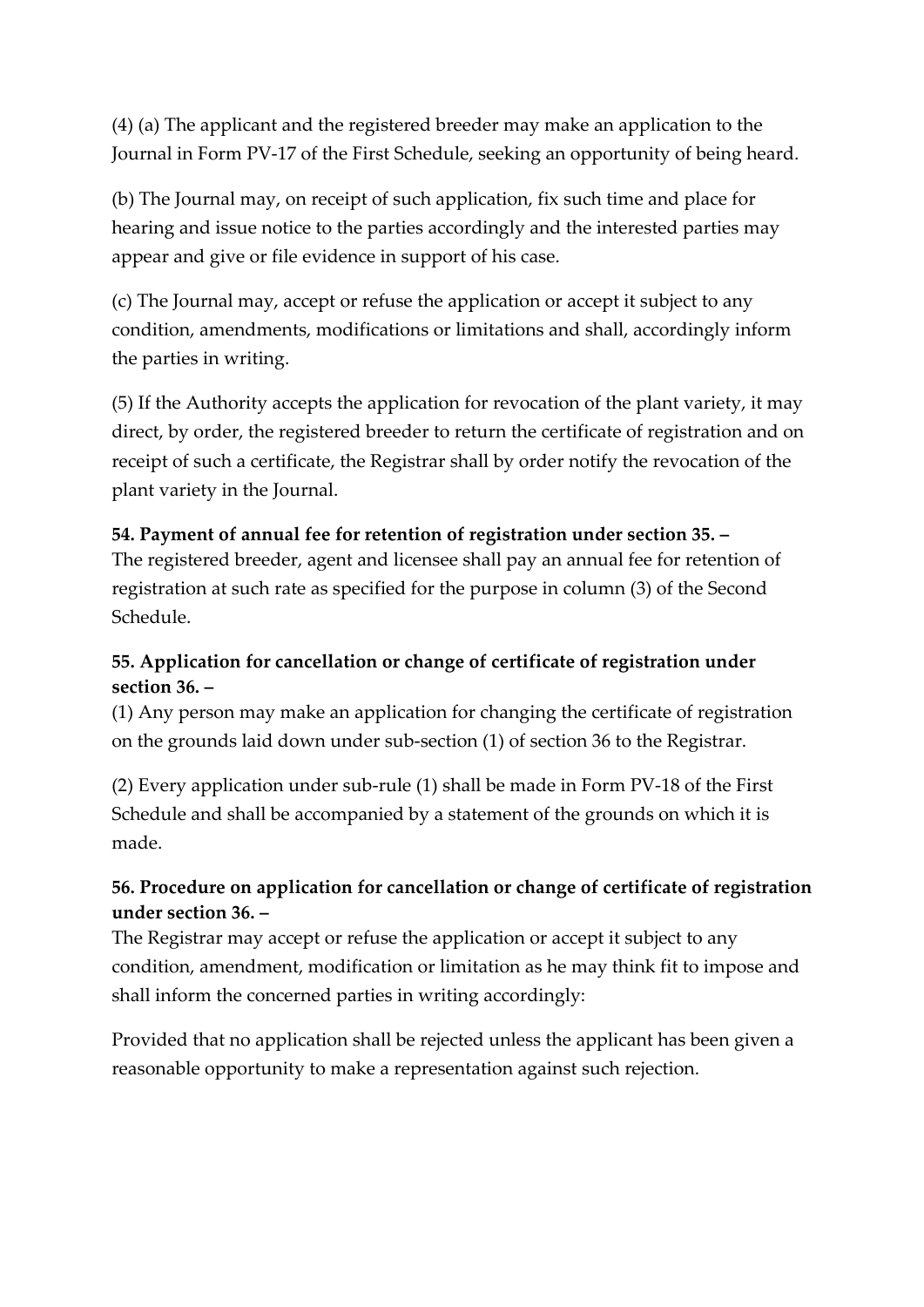# **57. Application to rectify the register under section 36. –**

Any person may make an application to the Registrar, in Form PV-19 of the First Schedule, stating the grounds on which it is made, for making, expunging or varying the entry on the grounds laid down under sub-section (2) of section 36.

### **58. Procedure on application to rectify the register under rule 57. –**

The Registrar may accept or refuse the application for making, expunging or varying the entry or accept it subject to any condition, amendment, modification or limitation as he may think fit to impose and shall inform the concerned parties in writing accordingly:

Provided that no application shall be rejected unless the applicant has been given a reasonable opportunity to make a representation against such rejection.

# **59. Cancellation or change of registration or rectification of the register by the Registrar under section 36. –**

(1) The Registrar while exercising the powers under sub-section (4) of section 36 to cancel the registration, may make changes to the registration, or in case of rectification of the register, shall give notice in Form O-9 of the Third Schedule to the registered breeder, agent or licensee, if any, and to any other person who appears to the Registrar to have any interest in the plant variety, and shall state the grounds on which the Registrar intends to take any action.

(2) If any person who has been given a notice under sub-rule (1) intends to oppose the action of the Registrar, he shall within three month from the date of the receipt of such notice, give the notice of opposition to the Registrar in Form PV-20 of the First Schedule, and shall send therewith a written statement setting out the facts upon which he bases his case and the relief sought for.

(3) The Registrar after hearing the person to whom a notice under sub-rule (1) has been given may pass such order as he may think fit and shall, accordingly, inform the parties in writing.

# **60. Application for correction of register by the registered breeder under section 37. –**

An application for correction of the register may be made by the registered breeder of the plant variety to the Registrar under sub-section (1) of section 37 in Form PV-21 of the First Schedule, for making any change as laid down in clauses (a) to (c) of subsection (1) of that section.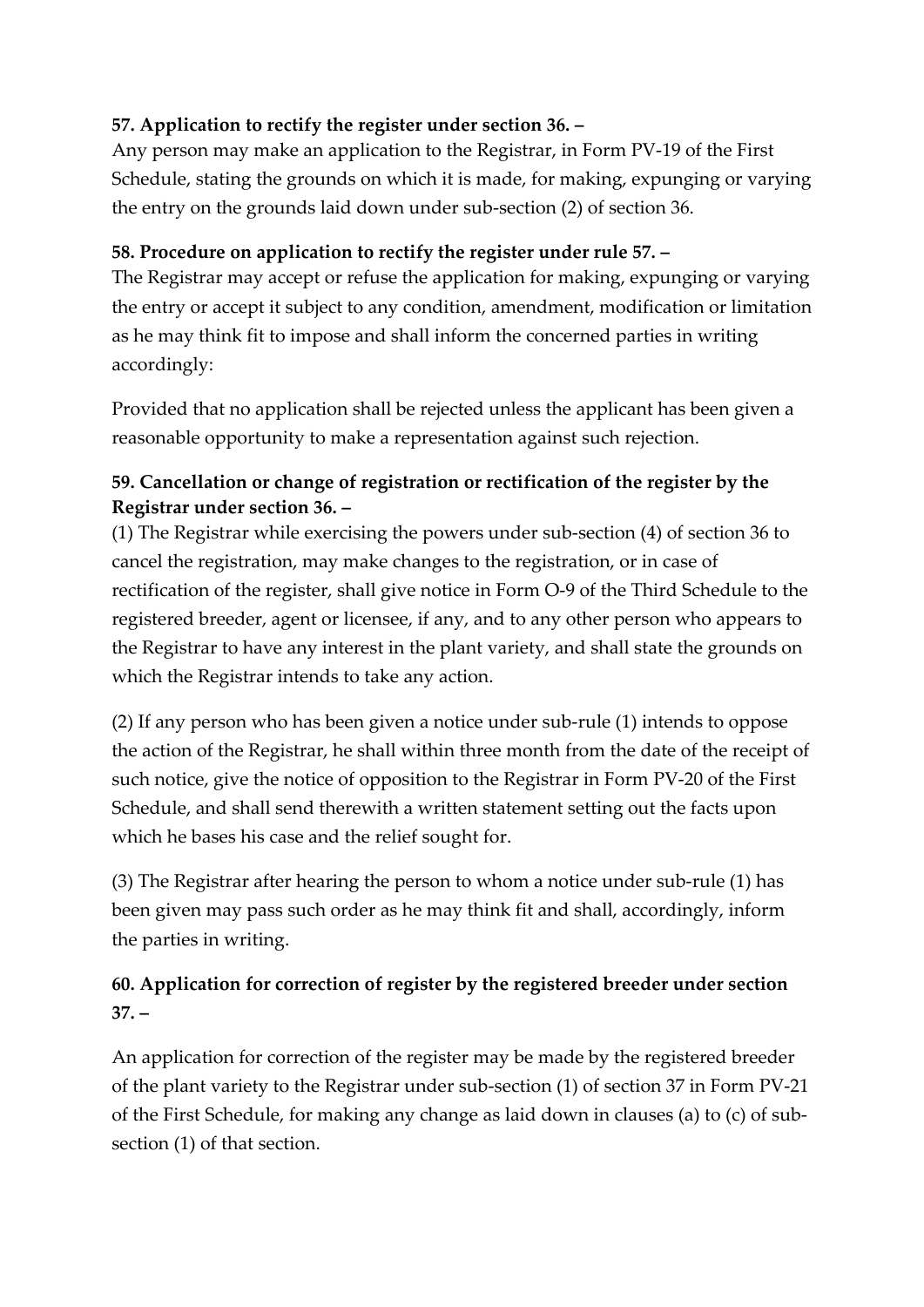### **61. Procedure on application for correction of the register under rule 60. –**

The Registrar may accept or refuse the application made under rule 60 for correction of register or accept it subject to any condition, amendments, modifications or limitations as he may think fit and shall, accordingly, inform the parties in writing.

# **62. Application for correction of the register by the registered agent or licensee under section 3. –**

An application for correction of the Register may also be made by the registered agent or the licensee to the registrar under sub-section (2) of section 37 in Form PV-22 of the First Schedule on the grounds laid down in sub-section (2) of that section.

# **63. Procedure on application for correction of the register under rule 6. –**

(1) The Registrar shall issue notice of every application under rule 62 in Form O-10 of the Third Schedule, to the registered breeder.

(2) The Registrar may accept or refuse the application or accept it subject to any condition, amendment, modification or limitation he may think fit and shall, accordingly, inform the parties in writing, provided that tests referred to in subsection (3) of section 23 shall be conducted by the Authority in consultation with the Central Government:

Provided that no application shall be rejected unless the applicant has been given a reasonable opportunity to make a representation against such rejection.

### **64. Alteration of denomination of a registered variety under section 3. –**

(1) An application, to delete any part or to add or to alter the denomination of a registered variety, under sub-section (1) of section 38, shall be made by the breeder to the Registrar in Form PV-23 of the First Schedule.

(2) The Registrar may determine whether and subject to what conditions, if any, the amendments shall be allowed.

(3) (a) The Registrar shall advertise the application for alteration in denomination in the Gazette or a journal or a daily newspaper and shall also advertise the nature of the proposed alteration in the denomination therein.

(b) The Registrar shall issue notice to all the persons, who, in his opinion, may have an interest in the matter.

### **65. Procedure on application for alteration of denomination under rule 6. –**

(1) Any interested person may, within three months from the date of advertisement of an application for alteration in denomination of a registered variety, under sub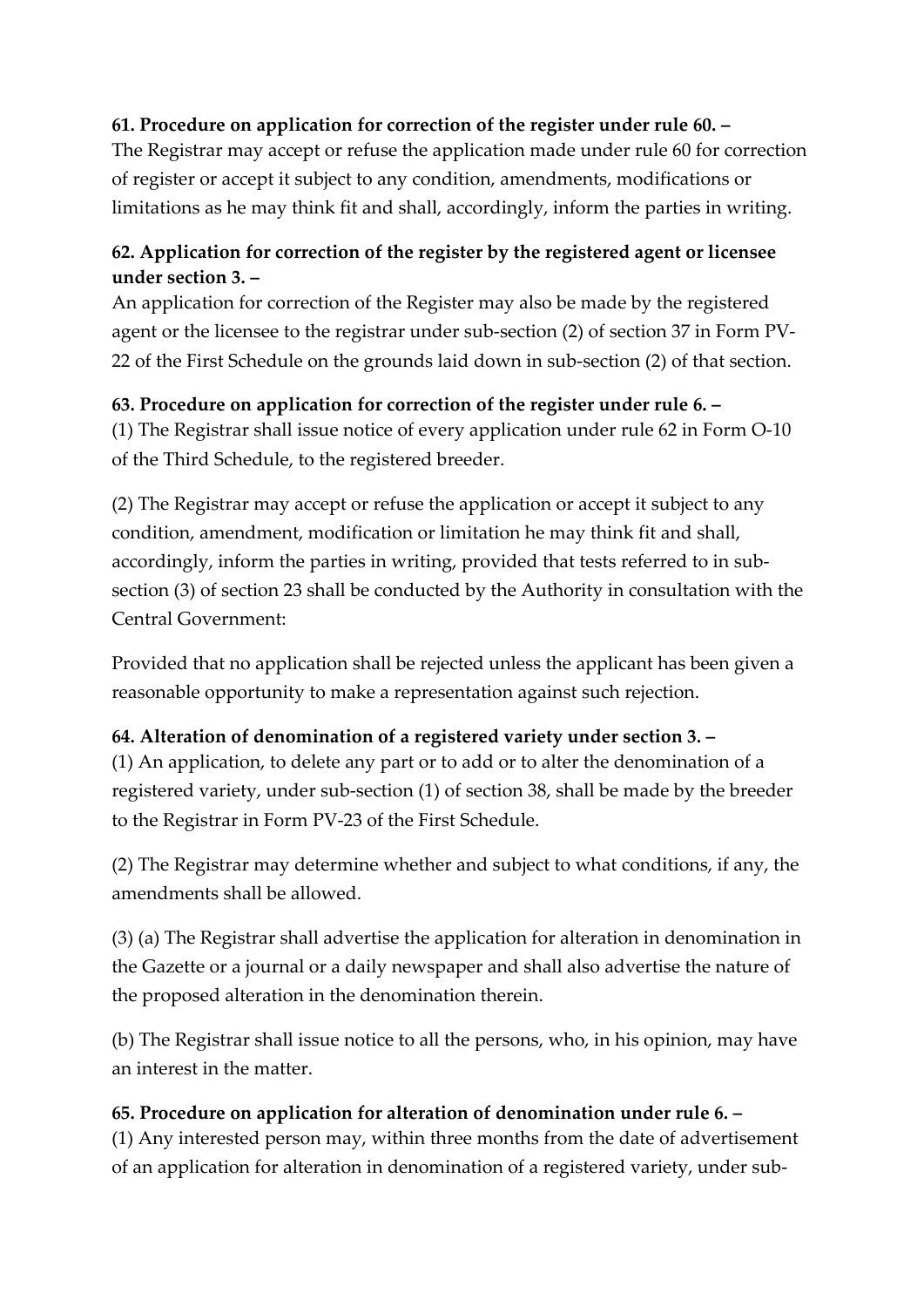section (2) of section 38, give a notice of opposition to the proposed change in denomination of a registered variety in Form PV-24 of the First Schedule.

(2) The Registrar shall serve a notice to the breeder about the opposition received for the proposed change in denomination and shall give an opportunity to both the parties of being heard, if so desired, before deciding the matter.

(3) In the event of leave being granted for alteration of denomination, the denomination as so altered shall be advertised in Gazette or a journal or a daily newspaper in Form O-11 of the Third Schedule.

# **CHAPTER VI - Farmers' Rights**

#### **66. Claim for compensation under section 3. –**

(1) Any farmer, group of farmers or the organisation of the farmers may make an application, under sub-section (2) of section 39, to the Authority to claim compensation.

(2) Every application under sub-rule (1) shall be in Form PV-25 of the First Schedule.

**67. Procedure on application for claim for compensation under rule 6. –** (1) The Authority shall give notice to the registered breeder about the compensation claim received in respect of the registered variety.

(2) After receiving a notice from the Authority under sub-rule (1), the registered breeder may, within three months from the date of receipt of such notice, file notice of opposition in Form PV-26 of the First Schedule.

(3) In the eventuality of the breeder failing or defaulting to tender his opposition, within a period of three months, from the date of receipt of the notice for compensation, it shall be presumed that he has no opposition to such claim and accordingly such claim shall be decided.

(4) The Authority shall, upon receiving opposition from the breeder give opportunity to both the parties of being heard and may direct the breeder to pay such compensation to the farmer, the group of farmers or the organisation of the farmers, as the case may be as it deems fit.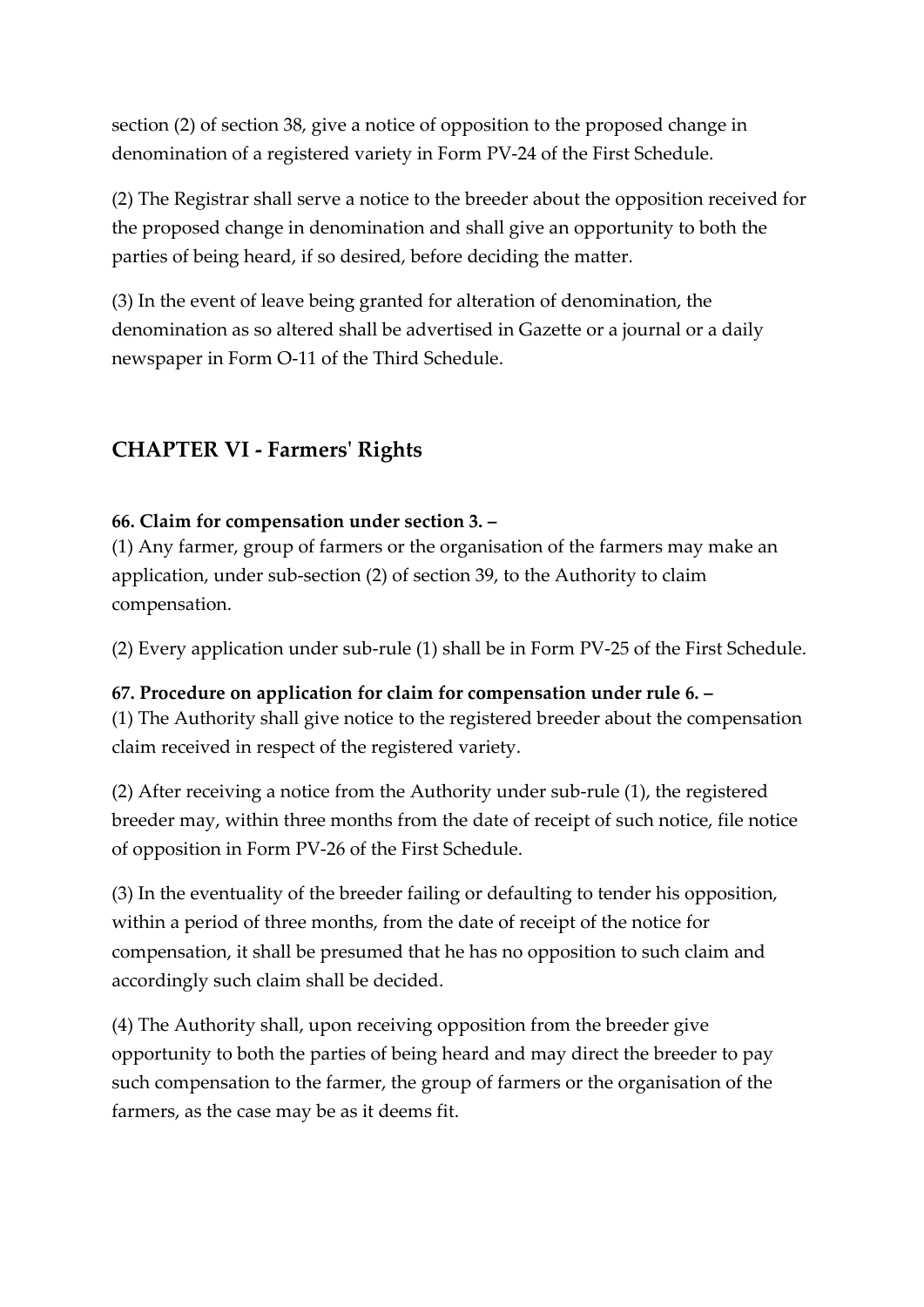#### **68. Issue of notice under section 4. –**

(1) On receiving the report from the centre notified under sub-section (1) of section 41, in respect of claims filed by a person or group of persons or governmental or non-governmental organisation, for compensation to the people of any village or local community for their contribution in the development of new variety, and if satisfied, the Authority may issue notice to the registered breeder or his assignee or registered agent in Form O-12 of the Third Schedule.

(2) Upon receiving the notice from the Authority, the registered breeder or his assignee or registered agent may file objection to the claim for compensation within three months in Form PV-27 of the First Schedule.

(3) The Authority, upon receiving objection from the registered breeder or his assignee or registered agent, shall give opportunity of being heard to both the parties and after deciding on the eligibility for and quantum of compensation shall, direct, the breeder to pay compensation to the person, the group of persons or governmental or non-governmental organisation which has made the claim under sub-section (1) of section 41 and deposit the requisite funds within a period of two months with the Gene Fund.

### **69. Manner of receiving benefit sharing under section 4. –**

The breeder of a variety or essentially derived variety shall deposit the amount of benefit sharing, as required under sub-section (6) of section 26, with the Gene Fund.

#### **70. Manner of applying the Gene Fund under section 4. –**

(1) The Authority shall pay the amount of benefit sharing, compensation required for use of genetic material towards evolution of new and essentially derived variety, to meet expenditure incurred for conservation and sustainable use of genetic resources and for the framing of schemes related to benefit sharing.

(2) The Gene Fund shall be applied for meeting the following purposes in accordance with the priority made hereunder:-

(a) to support and reward farmers, community of farmers, particularly the tribal and rural communities engaged in conservation, improvement and preservation of genetic resources of economic plants and their wild relatives, particularly in areas identified as agro-biodiversity hot spots;

(b) for capacity building on ex situ conservation at the level of the local body, particularly in regions identified as agro-biodiversity hot spots and for supporting in situ conservation;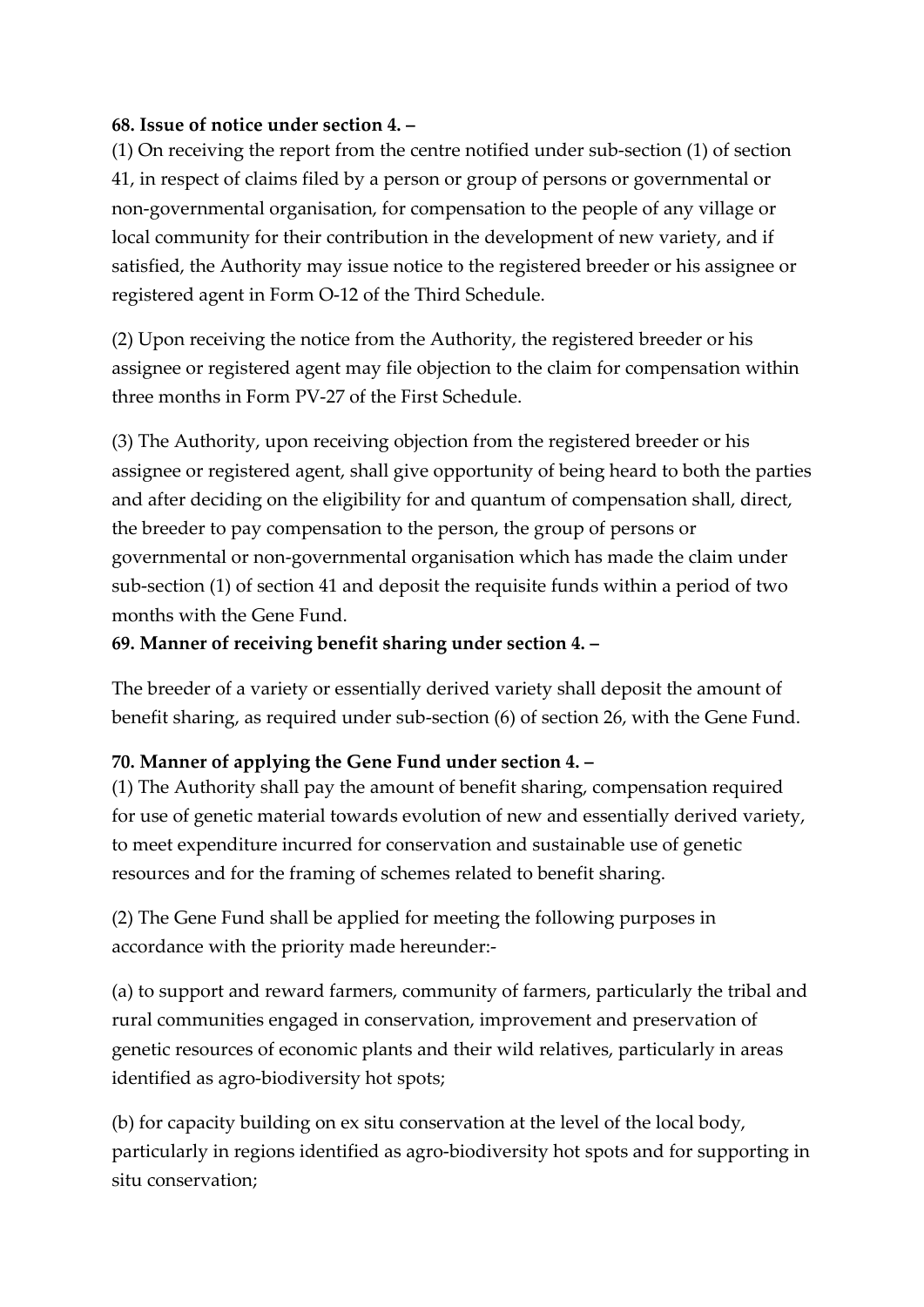(c) on benefit sharing and compensation in accordance with sub-section (5) of section 26 and sub-section (3) of section 41; and

(d) on transaction cost of administering the Gene Fund.

# **CHAPTER VII - Compulsory License**

### **71. Compulsory licensing under section 4. –**

(1) Any interested person may, after the expiry of three years from the date of issuance of a certificate of registration of a variety make an application to the Authority, in the Form PV-28 of the First Schedule alongwith the fee specified under the Second Schedule under sub-section (1) of section 47 for grant of compulsory license.

(2) The application for compulsory license under sub-section (1) shall-

(a) specifies particulars of variety denomination, generic and specific name of the variety or varieties concerned,

(b) contain the grounds for issue of compulsory license with supporting documents, and

(c) be supported by-

(i) qualification, technical and financial capabilities of the person making such request with evidence,

(ii) particulars of the holder of the right to the variety,

(iii) written evidence that the person, making such request, has exhausted all measures for voluntary license.

(3) If after considering the application under sub-rule (1), the Authority is satisfied that a prima facie case has not been made for grant of compulsory license, it shall notify the applicant accordingly.

(4) On receipt of an application for grant of compulsory license under sub-rule (1), the Authority shall serve notice to the breeder of such variety or his assignee or registered agent inviting his opposition within one month from the receipt of such notice.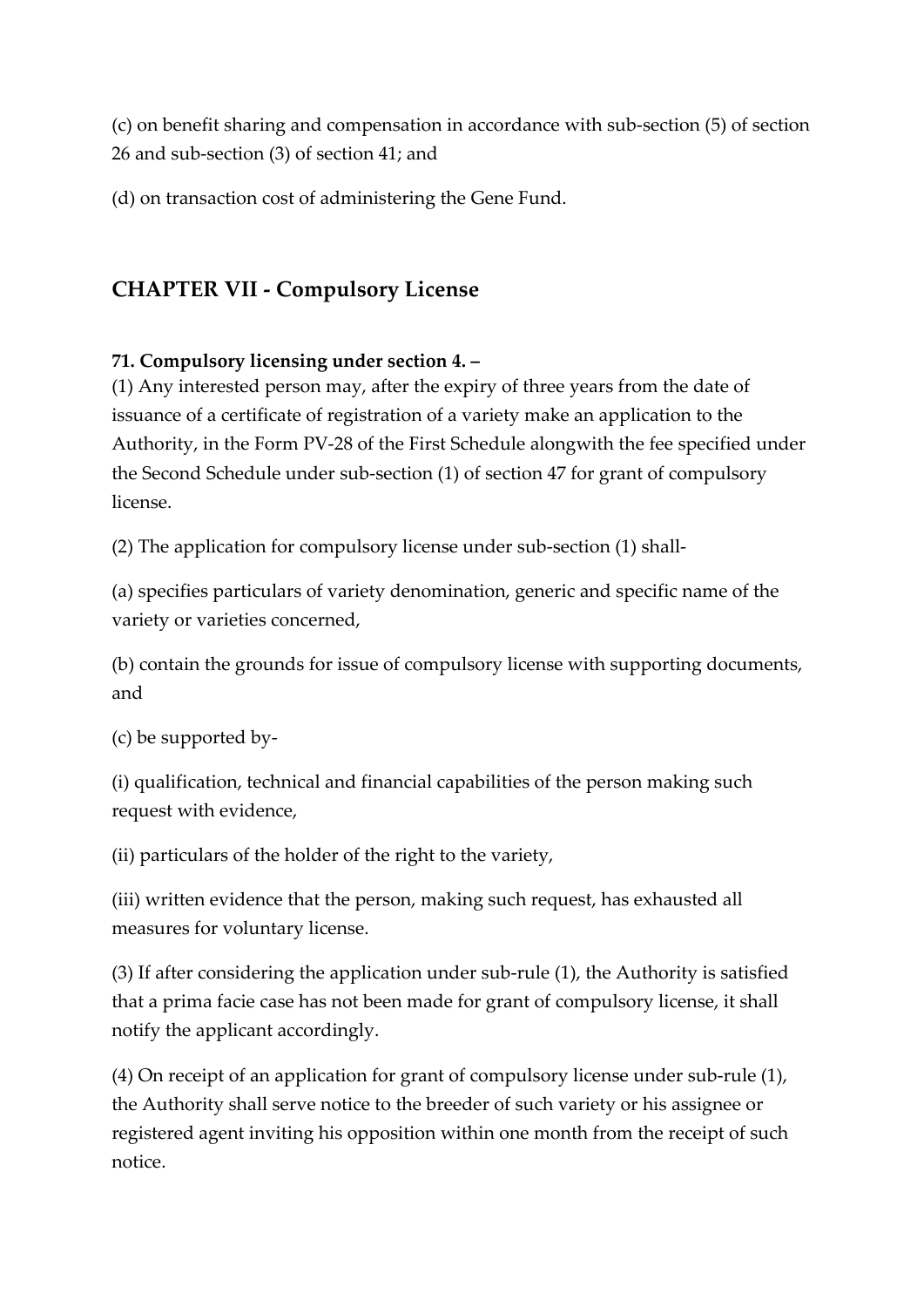(5) On receiving a notice under sub-rule (4), the registered breeder or his assignee or registered agent may give notice of opposition in Form PV-29 of the First Schedule, which shall be supported by documentary proof to substantiate the ground or grounds of opposition.

(6) If after giving an opportunity to both the parties of being heard, the Authority is satisfied that there is a need for the grant of compulsory license, he may order the breeder or his assignee or registered agent to license the variety on such terms of royalties and other remuneration as it may deem fit.

#### **72. Manner of making material available under section 5. –**

The Authority shall make available to the licensee of such compulsory license, the reproductive material of the licensed variety from the Gene Bank or any other centre, including the initial breeder of such variety.

### **73. Revocation of compulsory license under section 5. –**

(1) (a) Any person in respect of compulsory license aggrieved may, under subsection (1) of section 52, make an application in Form PV-30 of the First Schedule to the Authority, for revocation of compulsory license on any of the grounds specified in sub-section (1) of section 47 or section 52.

(b) The application under sub-rule (1), shall be supported by evidence.

(2) The Authority on its own motion or on receipt of the application from the aggrieved person under sub-rule (1), may give notice to the licensee.

(3) The licensee may file an opposition to an application under sub-rules (1) or a proceeding under sub-rule (2), in Form PV-31 of First Schedule with the Authority.

(4) The Authority shall after considering the opposition filed under sub-rule (3) and after giving an opportunity to the licensee of being heard passing an order of revocation or refuse to grant such order.

# **CHAPTER VIII - Finance, Accounts And Audit**

### **74. Financial and administrative powers of the Chairperson under section 6. –**

(1) The Chairperson shall exercise such financial and administrative powers over the functions of the Authority as are exercisable by a Head of Department under the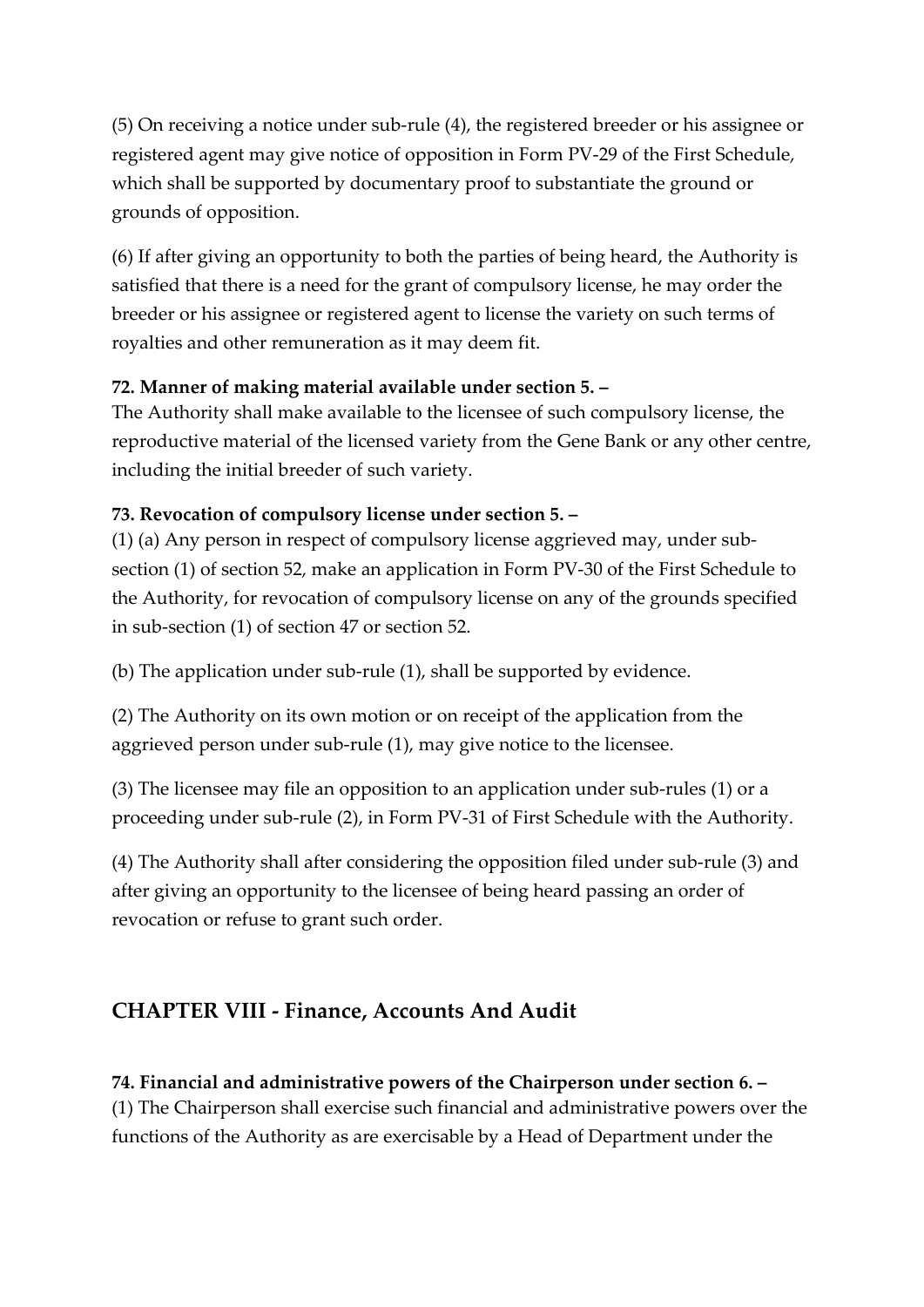General Financial Rules in accordance with the accounts and financial rules of the Government of India.

(2) The Chairperson may, delegate such financial and administrative powers in writing as he may deem fit, to a member or any subordinate officer of the Authority not below the rank of a Registrar or equivalent subject to the condition that the member or officer so authorised shall, write exercise such delegated powers continue to be under the direction, control and supervision of the Chairperson.

### **74A. Form for preparing annual statement of account. –**

The form for preparing annual statement of accounts shall be as specified by the Comptorller and Auditor-General of India for Central autonomous bodies.

# **CHAPTER IX – Miscellaneous**

### **75. Manner of authorising registered agent or registered licensee under section 8. –**

(1) A breeder of a variety or it's propagating material or essentially derived variety or it's propagating material registered under the Act, may make an application under section 81, in Form PV-32 of the First Schedule, for authorising the registered agent or registered licensee or his assignee to institute appropriate proceedings in any Court of law on his behalf.

(2) Where any authorisation has been made under sub-rule (1), the service upon the agent of any document relating to any proceeding or matter under the Act or these rules shall be presumed to be a service upon the person so authorising him; and all communications directed to be made to a person in respect of any proceeding or matter may be addressed to such agent, and all appearances before the Authority relating thereto may be made by or through such agent.

(3) Notwithstanding any thing contained in sub-rules (1) and (2), the Authority may, if it considers necessary, require the signature or presence of an applicant, opponent or party to such proceeding or matter.

### **76. Manner of issuing certified copy under section 83 and fee payable for obtaining a certified copy for inspection under section 84. –**

Any interested person may, under section 84, make an application in Form PV-33 of the First Schedule, alongwith fee specified in the Second Schedule, to the Authority or Registrar for obtaining certified copies of any entry in the Register, certificates or extracts of plant variety application or other records maintained by the Authority and any document required in any proceedings under this Act and pending before